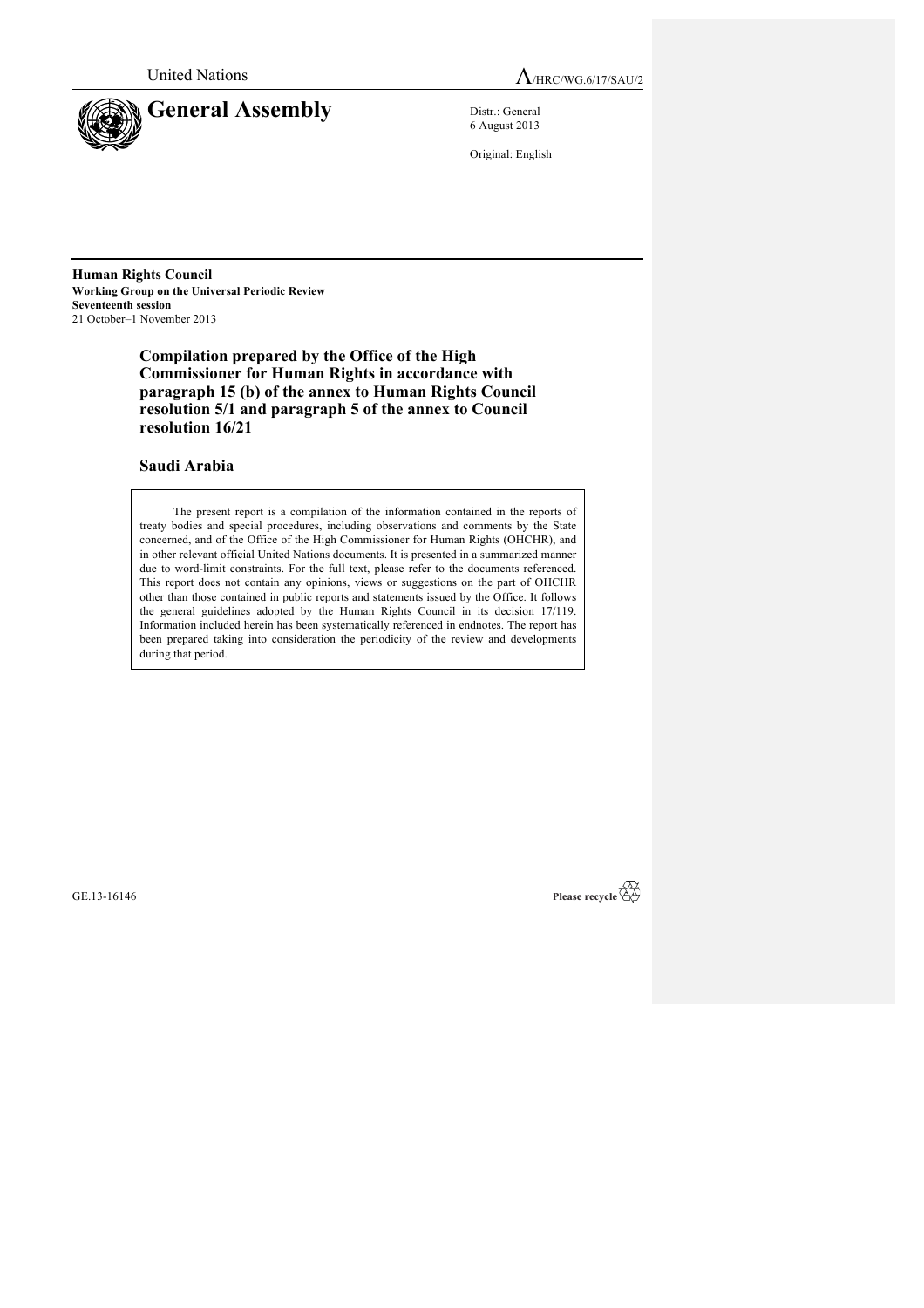# **I. Background and framework**

## **A. Scope of international obligations**<sup>1</sup>

## **International human rights treaties**<sup>2</sup>

|                                                           | Status during previous cycle                                                | Action after review                                                                                       | Not ratified/not accepted  |
|-----------------------------------------------------------|-----------------------------------------------------------------------------|-----------------------------------------------------------------------------------------------------------|----------------------------|
| Ratification,<br>accession or<br>succession               | <b>ICERD (1997)</b>                                                         | OP-CRC-AC                                                                                                 | <b>ICESCR</b>              |
|                                                           | <b>CEDAW (2000)</b>                                                         | (2011)                                                                                                    | <b>ICCPR</b>               |
|                                                           | CAT (1997)                                                                  | OP-CRC-SC (2010)                                                                                          | <b>ICCPR-OP2</b>           |
|                                                           | CRC (1996)                                                                  |                                                                                                           | OP-CAT                     |
|                                                           | CRPD (2008)                                                                 |                                                                                                           | <b>ICRMW</b>               |
|                                                           |                                                                             |                                                                                                           | <b>CPED</b>                |
| Reservations,<br>declarations<br>and/or<br>understandings | <b>ICERD</b><br>(Reservations, general<br>and art. 22, 1997)                | OP-CRC-AC<br>(Declarations, general<br>and art. 3.2 on age of<br>recruitment of 17 years<br>of age, 2011) |                            |
|                                                           | <b>CEDAW</b><br>(Reservations, general,<br>art. 9.2 and art. 29.1,<br>2000) |                                                                                                           |                            |
|                                                           | CAT<br>(Reservation, arts. 20 and<br>30.1, 1997)                            |                                                                                                           |                            |
|                                                           | CRC (General<br>Reservation, 1996)                                          |                                                                                                           |                            |
| Complaint                                                 | OP-CRPD                                                                     |                                                                                                           | ICERD, art. 14             |
| procedures,<br>inquiry and                                | art. $6(2008)$                                                              |                                                                                                           | <b>OP-ICESCR</b>           |
| urgent $action3$                                          |                                                                             |                                                                                                           | <b>ICCPR</b>               |
|                                                           |                                                                             |                                                                                                           | <b>ICCPR-OP1</b>           |
|                                                           |                                                                             |                                                                                                           | OP-CEDAW                   |
|                                                           |                                                                             |                                                                                                           | CAT<br>arts. 20, 21 and 22 |
|                                                           |                                                                             |                                                                                                           | OP-CRC-IC                  |
|                                                           |                                                                             |                                                                                                           | <b>ICRMW</b>               |
|                                                           |                                                                             |                                                                                                           | <b>CPED</b>                |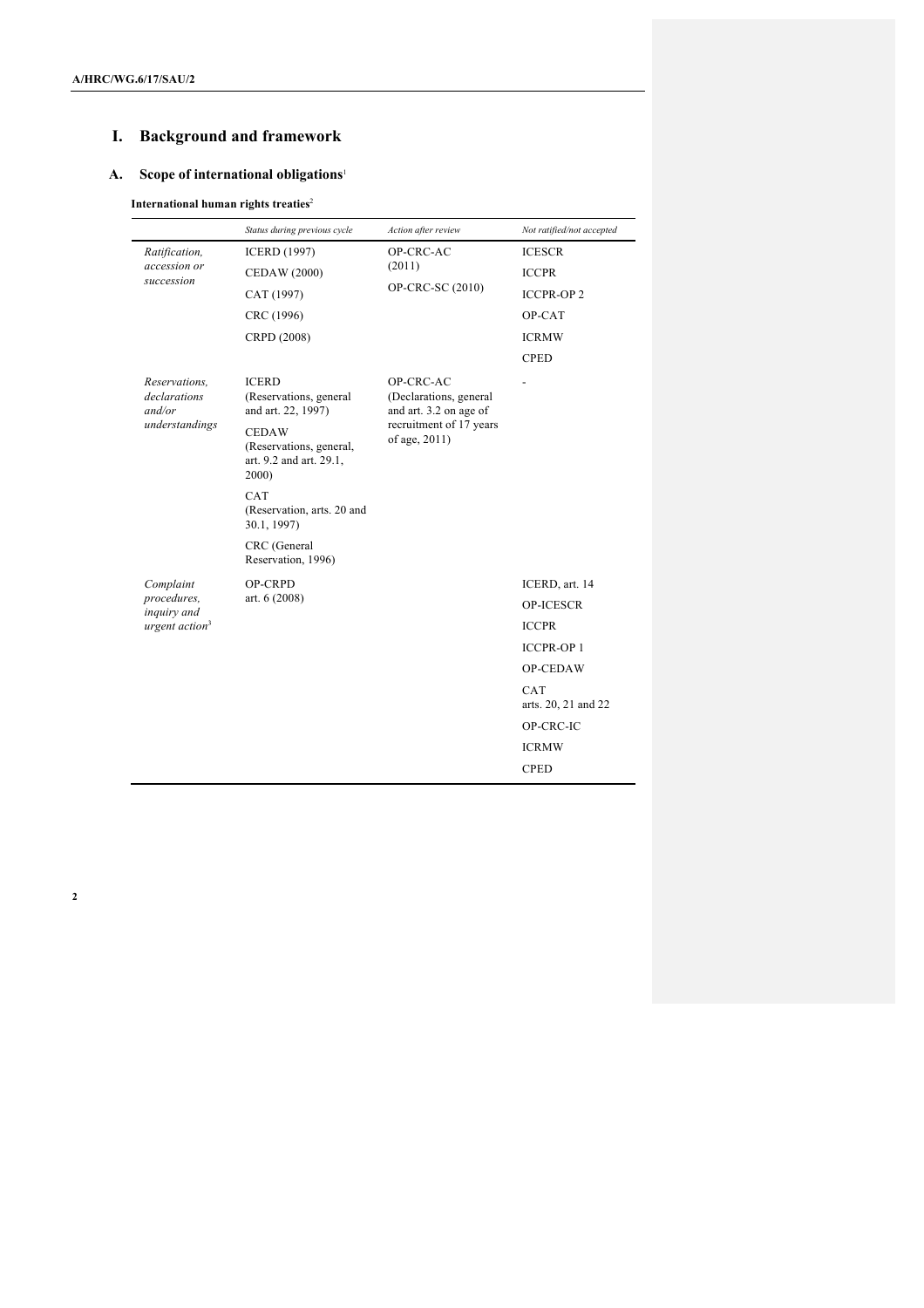#### **Other main relevant international instruments**

|                                             | Status during previous cycle                                                     | Action after review | Not ratified                                                                        |
|---------------------------------------------|----------------------------------------------------------------------------------|---------------------|-------------------------------------------------------------------------------------|
| Ratification,<br>accession or<br>succession | Convention on the Prevention<br>and Punishment of the Crime                      |                     | Conventions on refugees and<br>stateless persons <sup>8</sup>                       |
|                                             | of Genocide<br>Palermo Protocol <sup>4</sup>                                     |                     | Additional Protocol III to the<br>1949 Geneva Conventions <sup>9</sup>              |
|                                             | Geneva Conventions of 12<br>August 1949 and Additional<br>Protocols I and $II^5$ |                     | Rome Statute of the<br>International Criminal Court<br><b>ILO</b> fundamental       |
|                                             | ILO fundamental conventions<br>except Nos. 87, 98 and $138^{\circ}$              |                     | conventions Nos. 87, 98 and<br>138 <sup>10</sup> and Nos. 169 and 189 <sup>11</sup> |
|                                             | UNESCO Convention against<br>Discrimination in Education <sup>7</sup>            |                     |                                                                                     |

1. The Special Rapporteur on violence against women recommended ratifying ICCPR, ICESCR and ICRMW. She also recommended lifting the general reservation to CEDAW, ratifying OP-CEDAW, and amending national legislation accordingly.<sup>12</sup> The United Nations High Commission for Refugees (UNHCR) recommended lifting the reservation to Article 9 (2) of CEDAW.<sup>13</sup>

2. UNHCR recommended acceding to the 1951 Convention relating to the Status of Refugees and its 1967 Protocol, and to the 1954 Convention relating to the Status of Stateless Persons and the 1961 Convention on the Reduction of Statelessness as well as taking steps to enact national legislation guiding prevention and reduction of statelessness or the protection of stateless persons.<sup>14</sup>

### **B. Constitutional and legislative framework**

3. The Special Rapporteur on violence against women noted that the Saudi legal and judicial system was based on shari'a law and its commentaries, and was mostly unwritten. She indicated in particular that there was no written law governing cases pertaining to personal and family issues, and there was no codified penal code as well as no provision or code criminalizing violence against women, or legislation specifically criminalizing rape or other forms of sexual violence. 15

4. The Special Rapporteur on violence against women recommended the adoption of a Penal Code that clearly defined and penalized criminal offences – including rape and the use of torture and cruel, inhuman and degrading treatment or punishment; and a draft law on domestic violence, with clear guidelines on implementation mechanisms, a monitoring and coordinating body, and sanctions against perpetrators.<sup>16</sup>

5. In 2013, the Special Rapporteur on human rights defenders noted the Government's replies to communications stating, *inter alia*, that judicial proceedings taken were consistent with domestic legislation and in conformity with international standards. She indicated however, that the Repression of Cybercrime Act, under which several defenders had been prosecuted and condemned, contained a number of provisions which, in her view, were not in compliance with international human rights law and standards.<sup>17</sup>

6. The United Nations Educational, Scientific and Cultural Organization (UNESCO) noted that the 1992 Basic Law of Saudi Arabia provided no explicit principle about freedom of expression. The 2000 Press and Publication Act (amended 2011) continued to

**A/HRC/WG.6/17/SAU/2**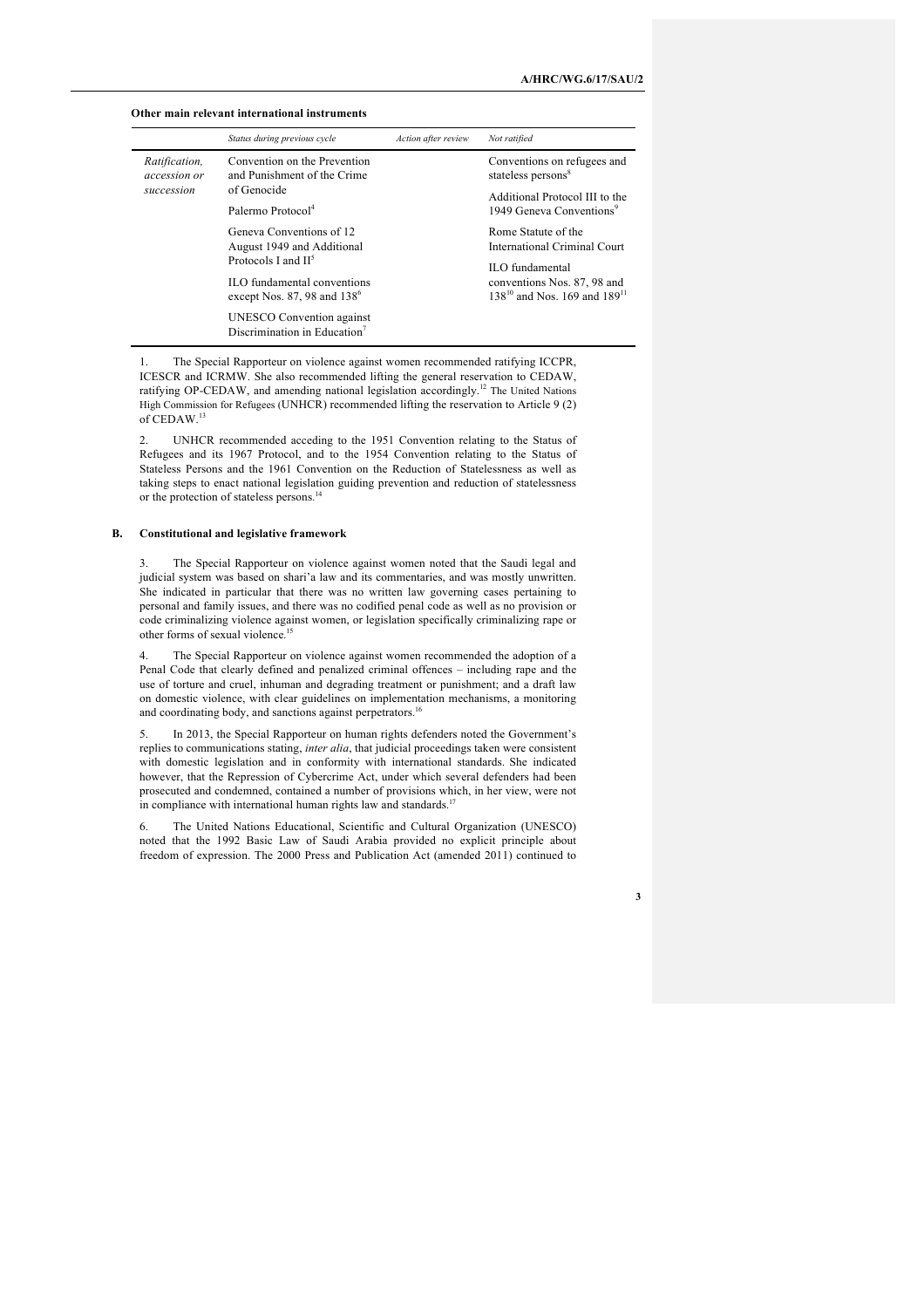contain provisions that penalized media outlets with high fines and closure for publishing any materials that damaged the reputation of the country's grand mufti, members of the Council of Senior Religious Scholars and Government officials. A freedom of information law had not been introduced.<sup>18</sup> UNESCO encouraged reviewing the pre-existing laws pertaining to media and the press, including the Press and Publication Act 2000, to bring them in line with international standards.<sup>19</sup>

#### **C. Institutional and human rights infrastructure and policy measures**

### **Status of national human rights institutions**<sup>20</sup>

| National human rights institution | Status during previous cycle | Status during present cycle <sup>21</sup> |
|-----------------------------------|------------------------------|-------------------------------------------|
| $- -$                             | N/A                          | N/A                                       |

7. The Special Rapporteur on violence against women indicated that no institution oversaw and addressed issues pertaining to women and gender equality. She noted that Cabinet Decree 63 of 2003 approved the creation of a Higher National Committee for Women's Affairs but at the time of her visit in February 2008, no such Committee existed.<sup>22</sup>

8. The United Nations Development Programme (UNDP) reported that efforts were needed to further develop the systemic, institutional, and individual capacities within the Saudi National Human Rights Institutions, including the Saudi Human Rights Commission (SHRC) and the Saudi Human Rights Society. This should build on the new Memorandum of Understanding signed between the SHRC and OHCHR.<sup>23</sup>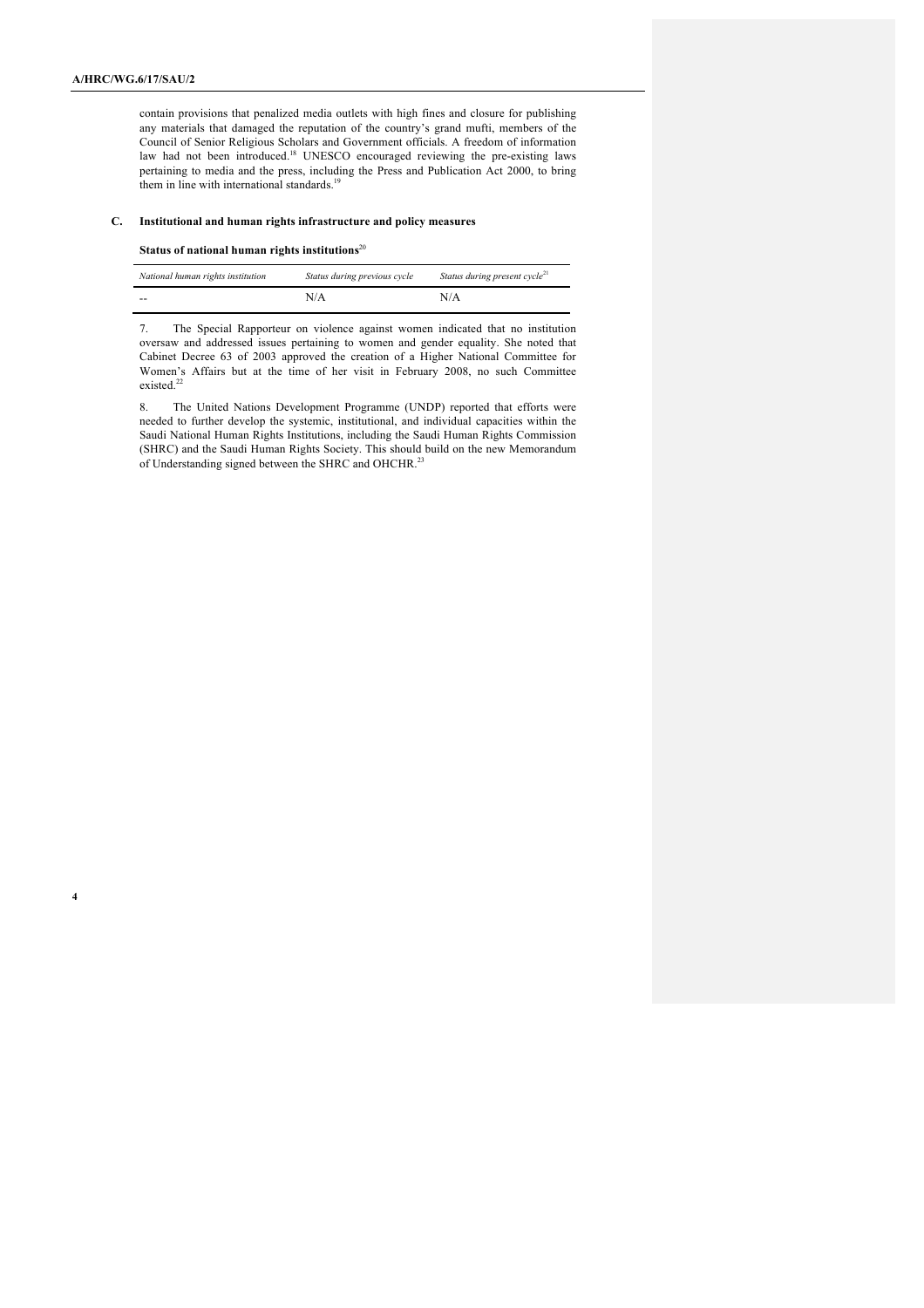# **II. Cooperation with human rights mechanisms**

## **A. Cooperation with treaty bodies**<sup>24</sup>

## **1. Reporting status**

| Treaty body  | Concluding<br>observations<br>included in previous<br>review | Latest report<br>submitted since<br>previous review | Latest concluding<br>observations    | Reporting status                                                                                                                                   |
|--------------|--------------------------------------------------------------|-----------------------------------------------------|--------------------------------------|----------------------------------------------------------------------------------------------------------------------------------------------------|
| <b>CERD</b>  | March 2003                                                   |                                                     |                                      | Fourth to fifth reports overdue<br>since 2006                                                                                                      |
| <b>CEDAW</b> | January 2008                                                 |                                                     |                                      | Combined third and fourth<br>reports due in October 2013                                                                                           |
| <b>CAT</b>   | May 2002                                                     |                                                     |                                      | Second to fourth reports<br>overdue since 2002, 2006 and<br>2010 respectively                                                                      |
| <b>CERD</b>  | March 2003                                                   |                                                     |                                      | Fourth to fifth reports overdue<br>since 2006                                                                                                      |
| <b>CEDAW</b> | January 2008                                                 |                                                     |                                      | Combined third and fourth<br>reports due in October 2013                                                                                           |
| <b>CAT</b>   | May 2002                                                     |                                                     |                                      | Second<br>fourth<br>to<br>reports<br>overdue since 2002, 2006 and<br>2010 respectively                                                             |
| Treaty body  | Concluding<br>observations<br>included in<br>previous review | Latest report<br>submitted since<br>previous review | Latest<br>concluding<br>observations | Reporting status                                                                                                                                   |
| <b>CRC</b>   | January 2006                                                 |                                                     |                                      | Third and fourth reports<br>overdue since 2011:<br>initial OP-CRC-AC report<br>due in July 2013; initial<br>OP-CRC-SC report<br>overdue since 2012 |
| <b>CRPD</b>  |                                                              |                                                     |                                      | Initial report overdue since<br>2010                                                                                                               |

## **2. Responses to specific follow-up requests by treaty bodies**

| Concluding observations |        |                          |              |
|-------------------------|--------|--------------------------|--------------|
| Treaty body             | Due in | Subject matter           | Submitted in |
| <b>CERD</b>             | $- -$  | $\overline{\phantom{a}}$ | $- -$        |
| <b>CEDAW</b>            | $- -$  | $- -$                    | $- -$        |
| <b>CAT</b>              | $- -$  | $- -$                    | --           |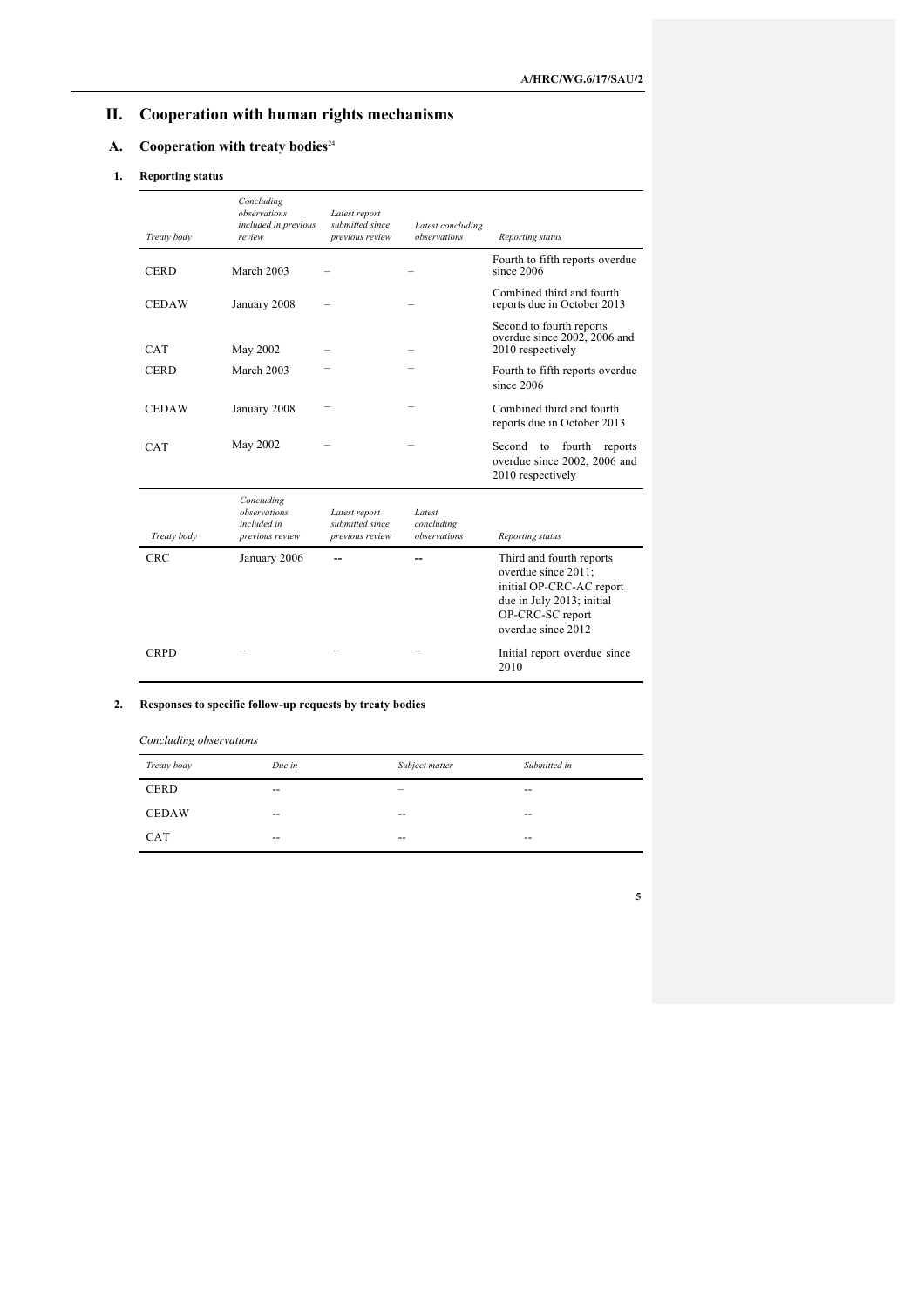9. UNESCO noted that Saudi Arabia had ratified UNESCO's Convention against Discrimination in Education (1960) in 1973, but was yet to submit a report. It recommended that Saudi Arabia report on the measures taken for the implementation of the Convention. 25

#### **B.** Cooperation with special procedures<sup>26</sup>

|                                                              | Status during previous cycle                                                                                                    | Current status                          |  |
|--------------------------------------------------------------|---------------------------------------------------------------------------------------------------------------------------------|-----------------------------------------|--|
| Standing invitation                                          | N <sub>0</sub>                                                                                                                  | No.                                     |  |
| Visits undertaken                                            | Violence against women (4-13)<br>February 2008)                                                                                 |                                         |  |
| Visits agreed to in<br>principle                             | None                                                                                                                            | None                                    |  |
| <i>Visits requested</i>                                      | Extrajudicial, summary or arbitrary<br>executions, requested in 2005<br>reminder in 2008                                        | Torture reminder in 2010                |  |
|                                                              |                                                                                                                                 | Freedom of religion reminder in<br>2009 |  |
|                                                              | Trafficking in persons requested in<br>2005                                                                                     | Human Rights Defenders                  |  |
|                                                              | Torture requested in 2006 and 2007                                                                                              | request in 2012                         |  |
|                                                              | Freedom of religion or belief,<br>requested in 2006 and reminder 2008                                                           |                                         |  |
|                                                              | Arbitrary detention, requested in 2008                                                                                          |                                         |  |
| Responses to letters of<br>allegations and urgent<br>appeals | During the period under review, approximately 45 communications were<br>sent. The Government replied to some 20 communications. |                                         |  |

10. In a number of opinions, the Working Group on Arbitrary Detention (WGAD) noted the lack of response to allegations of arbitrary detention presented to the group.<sup>27</sup> In 2012, the WGAD expressed its gratitude regarding the release of some persons subject to its opinions.<sup>28</sup>

11. The Special Rapporteur on violence against women recommended issuing an invitation to the Special Rapporteurs on the human rights of migrants and on contemporary forms of slavery to comprehensively assess the situation of migrant domestic workers.<sup>29</sup>

### **C. Cooperation with the Office of the High Commissioner for Human Rights**

12. In 2012, a Memorandum of Understanding for Technical Cooperation was signed between OHCHR and the Kingdom of Saudi Arabia, represented by the Saudi Human Rights Commission, with a view to developing capacity-building projects and activities to enhance national capabilities for the promotion and protection of human rights.

13. Saudi Arabia's financial contribution to OHCHR in 2010 and 2011 was US\$ 150,000 per annum without earmarking. In 2012, the financial contribution was increased to US\$ 1 million per annum to be continued at that level for a period of five years.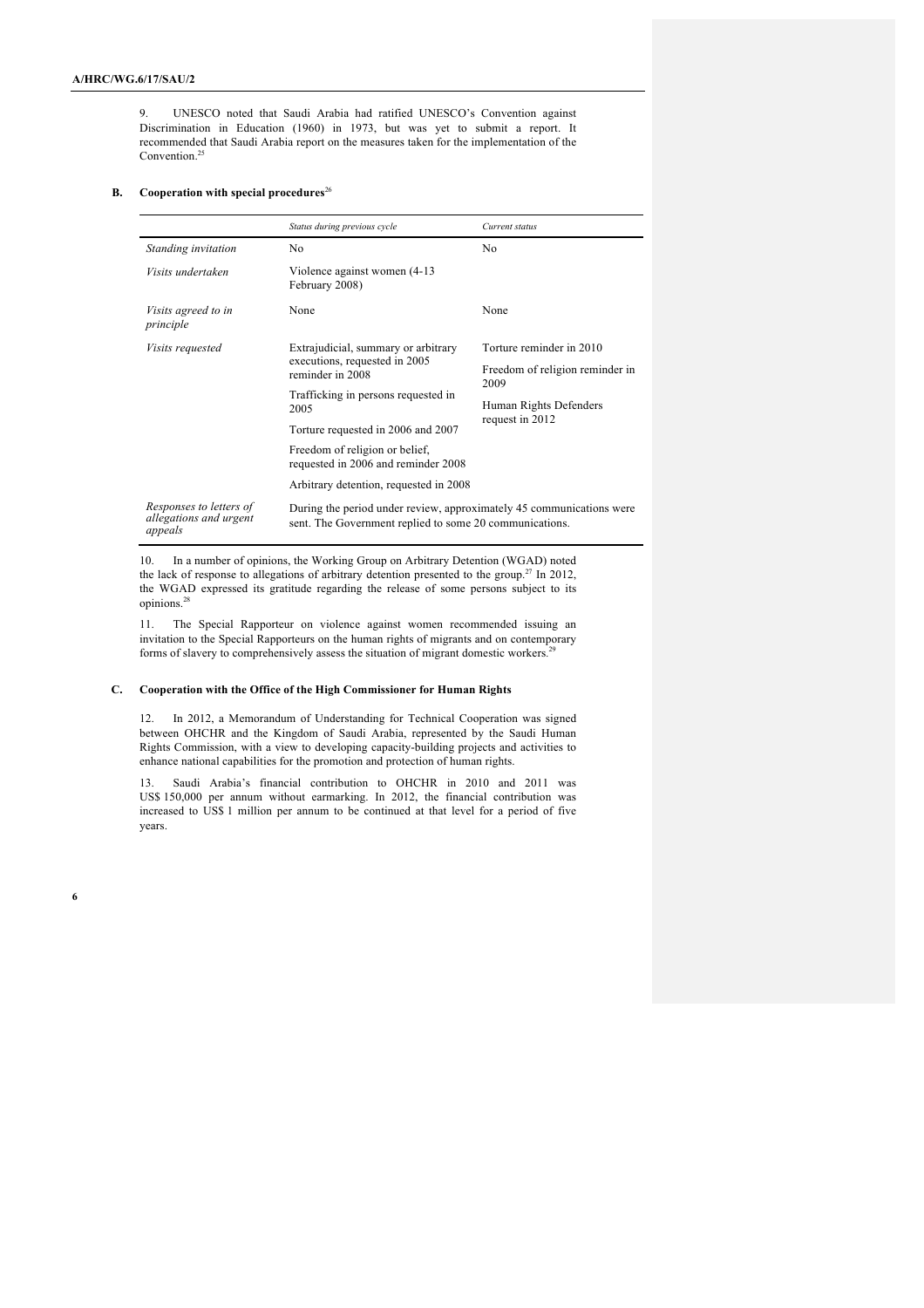## **III. Implementation of international human rights obligations, taking into account applicable international humanitarian law**

#### **A. Equality and non-discrimination**

14. The Special Rapporteur on violence against women noted that Saudi Arabia was a sex-segregated society. The segregation was enforced in public institutions, private businesses, restaurants and cafés, and private homes.<sup>30</sup>

15. The Special Rapporteur on violence against women noted that *Mahram*, or the legal guardianship of women by a male, was practiced in varying degrees and encompassed major aspects of women's lives. She indicated that guardianship severely limited women's autonomy, freedom of movement and the exercise of their legal capacity in relation to marriage, divorce, child custody, inheritance and property ownership/control, as well as decision-making in family matters, education and employment. In general, the guardianship system rendered women's legal position precarious. The Rapporteur noted that, in 2001, photo ID for women was instituted, yet many women still lacked an ID card, either because they lacked their guardian's approval or due to the woman's reluctance to appear unveiled in the photograph.<sup>31</sup>

The Special Rapporteur on violence against women recommended that Saudi Arabia (a) incorporate in law the principle of equality between women and men, and a definition of discrimination based on sex; (b) take measures to end the practice of guardianship and abolish existing legal provisions that require a guardian's authorization; and (c) facilitate the procedure for women to obtain an identity card and raise awareness in this regard.<sup>32</sup>

17. UNESCO noted that some professions, in particular the legal and judicial professions, were still beyond the reach of women. And most workplaces were segregated by gender.<sup>33</sup>

18. The International Labour Organization (ILO) Committee of Experts on the Application of Conventions and Recommendations expressed its concern that provisions limiting women's access to certain sectors or jobs were due to stereotyped assumptions linked to gender. It urged the Government to take measures to ensure that workers and employers and their organizations were aware that the law no longer prohibited women and men from working together. It requested the Government to amend section 149 of the Labour Code, with a view to ensuring that any protective measures were strictly limited to protecting maternity.<sup>34</sup> The Special Rapporteur on violence against women indicated that although the new Saudi Labour Code, amended in 2005, no longer included a provision explicitly requiring sex segregation in the workplace, the fact that there had been no formal/public repeal or prohibition of segregation, left uncertainty as to its proper enforcement.<sup>35</sup> The ILO Committee and the Special Rapporteur also indicated that Article 149 of the Labour Law (2005) specified that women "shall work in all fields suitable to their nature", in accordance with shari'a provisions. They noted the restrictive criteria limiting women's access to employment.<sup>36</sup>

19. The 2010 Resident Coordinator Annual Report noted as highlighted by ILO that the King and some high-ranking Saudi officials had been supporting the right of women to work and access business opportunities. The Saudi Council of Ministers adopted a resolution requiring all Government agencies that provided services related to women to establish women's sections, within one year.<sup>37</sup>

20. The ILO Committee urged the Government to ensure that those involved in dispute resolution and enforcement, including labour inspectors, labour dispute commissioners,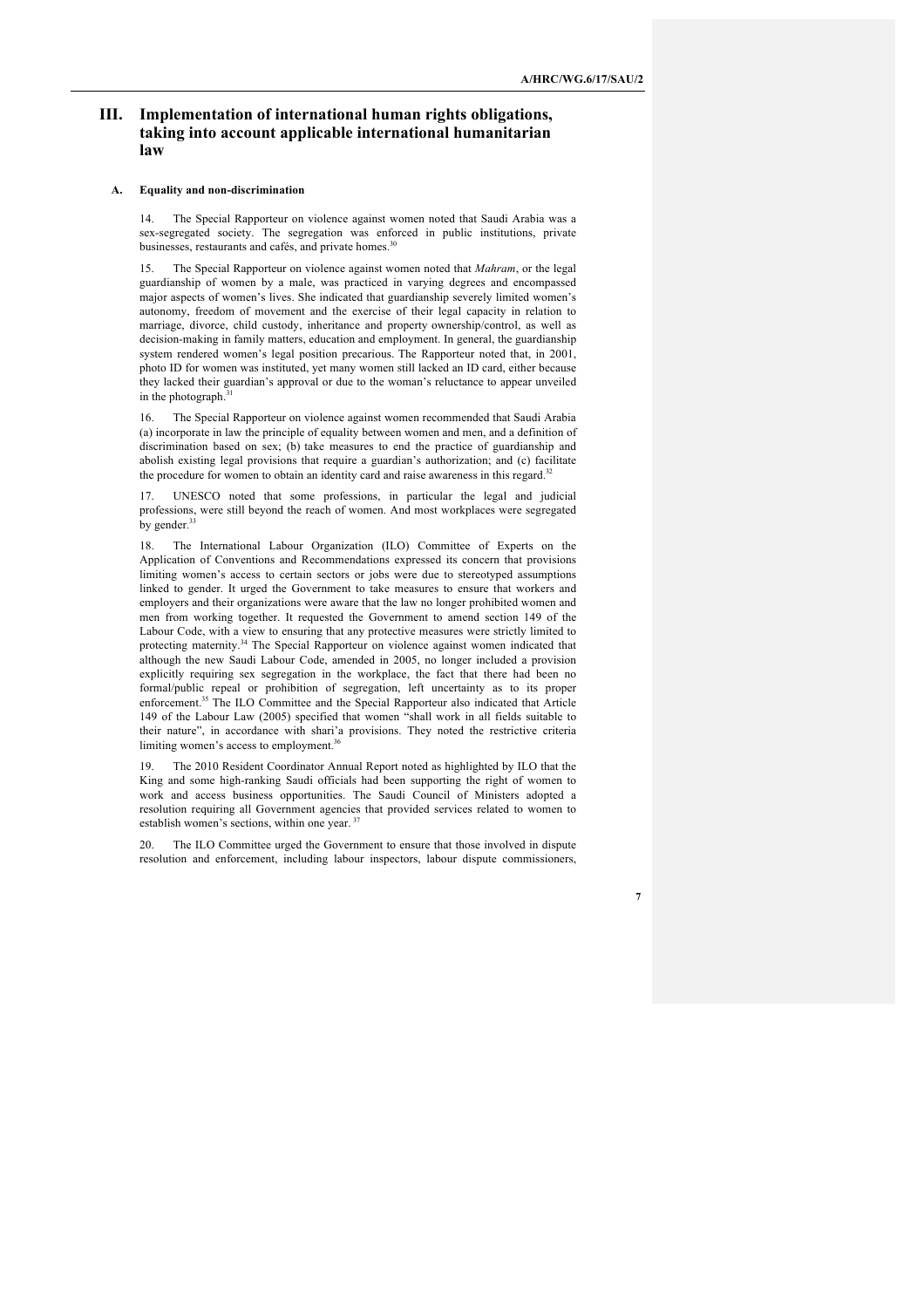judges and members of the Human Rights Commission, receive appropriate training regarding non-discrimination and equality issues.<sup>3</sup>

### **B. Right to life, liberty and security of the person**

21. In 2013, the independent experts on extrajudicial executions, torture, and arbitrary detention urged the authorities to halt the execution of seven Saudi nationals. The Special Rapporteur on extrajudicial, summary or arbitrary executions expressed concern that the individuals were convicted of crimes outside the category of "most serious crimes", and after problematic trials. The Special Rapporteur on torture was concerned at allegations that the individuals had been subjected to torture and other ill-treatment in detention and were forced to sign confessions. The chair of the WGAD was concerned that the death penalty was imposed and was to be carried out following possible violation of the right to liberty and security of all seven individuals.<sup>39</sup> Mandate holders were outraged at their execution on 13 March 2013, despite repeated calls not to carry out the sentences.<sup>4</sup> United Nations High Commissioner for Human Rights also strongly condemned the executions, viewing the executions as clearly violating international safeguards, repeating concerns as to the nature of the alleged crimes, confessions based on torture and the insufficiency of trials. The High Commissioner noted that they made brief appearances before the court, and were not given the opportunity to conduct their defence as the defendants claimed. The High Commissioner recalled that, during its first Universal Periodic Review, the Kingdom of Saudi Arabia accepted a recommendation to "Protect the rights of those facing the death penalty, including through strengthened application of international safeguards in the use of the death penalty". The High Commissioner noted that the death penalty applied to crimes not considered "serious" under international norms, including drug offences, apostasy, heresy, sorcery and witchcraft. At least 27 people were believed to have been executed so far in 2013.<sup>41</sup>

In 2012 the Special Rapporteur on summary executions was concerned by the number of communications dealing with imminent executions taking place. He was concerned at the reported and increasing number of executions. <sup>42</sup> The High Commissioner urged the Saudi authorities to join the worldwide trend against the death penalty and, as a first step, establish a moratorium on its use.<sup>43</sup>

During the period under review, the WGAD adopted several opinions where it was alleged, among others, that the person(s) concerned had been arrested/detained without a warrant and had not been informed of the charges or presented before a judge or had access to a lawyer, and/or were held incommunicado for varying periods of time.<sup>44</sup> In a number of cases, ill-treatment and/or torture or inhumane conditions of detention was alleged.<sup>45</sup> The WGAD noted with concern that a consistent pattern of arbitrary arrests and detention was emerging in Saudi Arabia.<sup>46</sup>

24. The Special Rapporteur on violence against women indicated that the extent of domestic violence in Saudi Arabia was difficult to assess because of constraints on reporting and the lack of data.<sup>47</sup> She recommended that Saudi Arabia systematize the gathering of data and statistics on violence against women, disaggregated by type of violence and relationship with the aggressor.<sup>48</sup>

25. The ILO Committee noted that the Government did not comply with the minimum standards for the elimination of trafficking, especially because of its failure to prosecute those guilty of trafficking. The Committee urged the Government to take immediate and effective measures to enforce the law.49 It noted with interest the promulgation by the Council of Ministers of Order No. 244 of 20/7/1430 H (2009) prohibiting trafficking in persons.<sup>50</sup> It urged the Government to strengthen the relevant monitoring mechanisms and effective and dissuasive penalties were imposed.<sup>51</sup>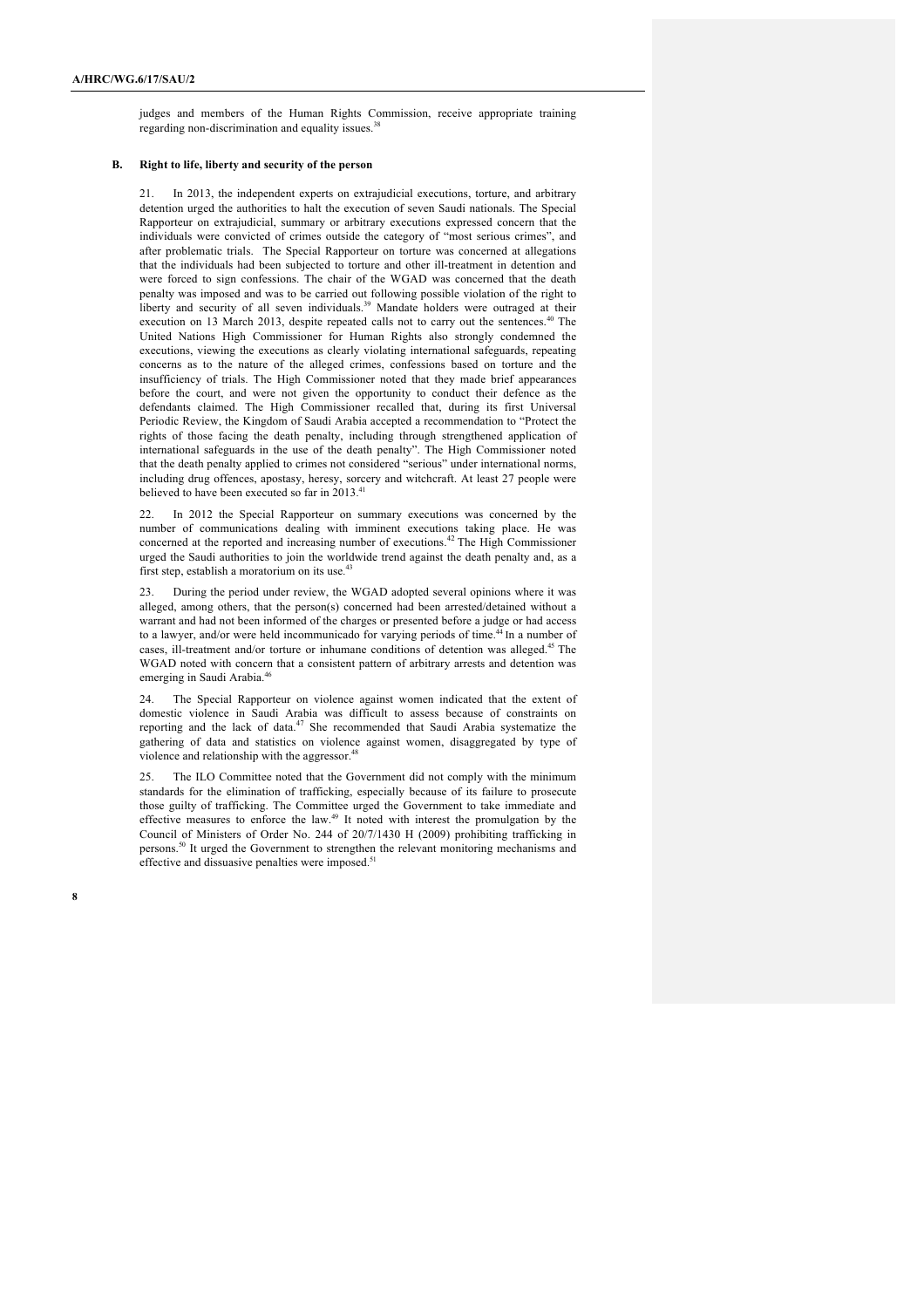26. The ILO Committee noted reported cases of children trafficked from a third country to work as camel jockeys, in addition to women under the age of 18 who were trafficked from another third country for the purpose of commercial sexual exploitation.<sup>52</sup> It urged the Government to ensure that legislation specifically prohibiting the use, procuring or offering of children under 18 years for prostitution and for the production of pornography or pornographic performances is adopted in the near future.<sup>53</sup>

27. The ILO Committee hoped that the Government would take steps to adopt a law prohibiting and criminalizing forced or compulsory labour with adequate and strict enforcement.<sup>54</sup> It also observed that Order No.1/738 of 4 July 2004 prohibited child labour and the exploitation of children while it did not explicitly prohibit the forced or compulsory labour of children under 18 years. It noted that Ministerial Order No.244 did not prohibit forced labour that occurs independently of human trafficking.55 The Committee requested the Government to take the necessary measures to ensure that persons who committed offences with regard to the forced or compulsory labour of children not linked to trafficking were prosecuted and that sufficiently effective and dissuasive penalties were imposed.<sup>56</sup>

28. The ILO Committee noted that agricultural workers and domestic workers did not benefit from the protection laid down in the Labour Code. It requested the Government to take effective measures to ensure that children working in those sectors did not engage in hazardous work or work that was likely to harm their health, safety or morals.<sup>5</sup>

29. The ILO Committee noted an absence of information on the Committee's concerns with respect to the imposition of penalties for the use, procuring or offering children under 18 years for the purposes of begging unrelated to the offence of trafficking. It requested the Government to take the necessary measures to ensure that persons who used, procured or offered children under 18 years for the purpose of begging were prosecuted and effective and dissuasive penalties were imposed.<sup>58</sup> It noted that it was officially estimated that there were over 83,000 children selling small goods and begging on the streets of major cities in Saudi Arabia.<sup>59</sup> It requested the Government to take measures that included repatriation, family reunification and support for former child victims of trafficking, in cooperation with the child's country of origin. $\frac{6}{6}$ 

#### **C. Administration of justice, including impunity, and the rule of law**

The Special Rapporteur on violence against women indicated that the noncodification of laws left the interpretation and application of shari'a to the competency of the courts and to a Council of Senior Religious Scholars, appointed by the King. In accordance with the Law of the Judiciary, judges were expected to be fully versed in Islamic law and jurisprudence (*Fikh*). There was an overall consensus that judges had significant discretionary power in adjudicating cases. Reportedly, judges applied guidelines drawn from customs and traditions, which often did not comply with obligations contained in the shari'a or in international instruments ratified by Saudi Arabia.<sup>61</sup> She recommended that Saudi Arabia set up a training programme for judges with the Higher Institute for Judges, in cooperation with the Ministry for Justice, to address the international obligations the Kingdom had pledged to respect, including those pertaining to women's rights.<sup>62</sup>

31. The WGAD noted, in a number of opinions, that persons in detention had not been afforded the possibility of contesting the legality of their detention.<sup>63</sup>

The Special Rapporteur on violence against women noted information received where women were not able to file complaints because police or health-care professionals or in some cases, women themselves – believed they needed authorization from their guardian and for other reasons too.<sup>64</sup>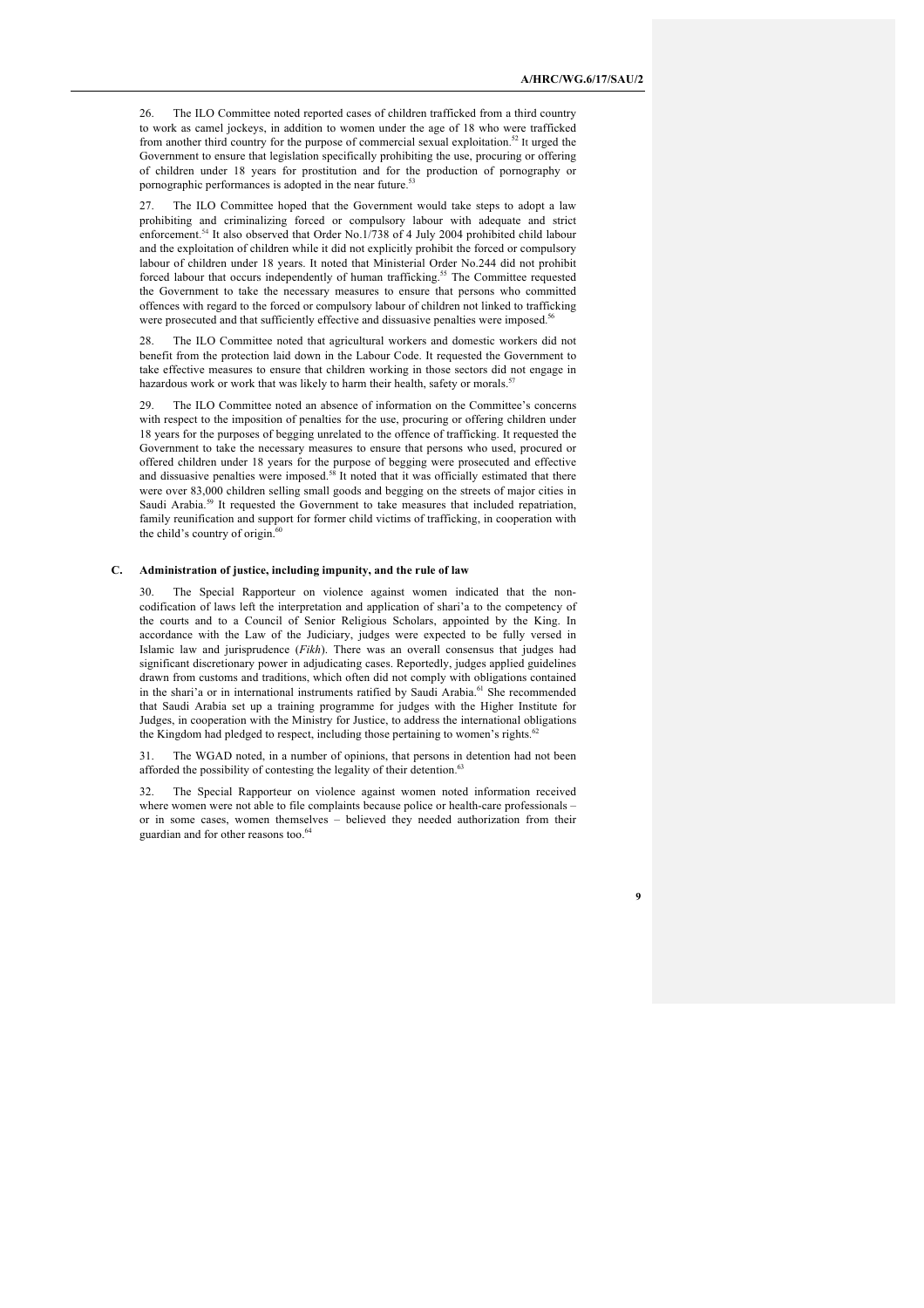33. The Special Rapporteur recommended that Saudi Arabia (a) accelerate the establishment of family or personal status courts, staffed with female lawyers, counsellors and social workers and with specialized women's committees<sup>65</sup>; (b) establish women's units within the police and the General Prosecutor's office; and (c) adopt guidelines for the police and the judiciary on how to investigate, prosecute and rule on cases of rape and sexual violence.<sup>6</sup>

#### **D. Right to privacy, marriage and family life**

UNESCO noted that women were subject to greater restrictions than men regarding marriage to non-citizens and to non-Muslims. Men could divorce without cause, but women had to show cause.<sup>67</sup> The Special Rapporteur on violence against women indicated that child marriage was not prohibited and noted that in 2008, the Shura approved a law officially defining the age of adulthood as 18 years, although noting that whether this would also apply to the legal age for marriage was unknown.<sup>68</sup> Additionally, she observed that guardians also had the authority to dissolve marriages they deemed unfit.<sup>69</sup> The Special Rapporteur also indicated that judicial practices pertaining to divorce and child custody impacted on women's ability to escape abusive marriages.<sup>70</sup> In case of divorce, a Saudi woman could keep her children until the age of 7 for girls and 9 for boys.<sup>71</sup> The Rapporteur recommended (a) standardizing the age of majority at 18 years in accordance with the CRC, and ensuring its application to the legal age of marriage; and (b) adopting a family law to regulate marriage and divorce, including the prohibition of marriage annulments against the will of both spouses.<sup>72</sup>

35. UNHCR noted with concern that Saudi mothers were not able to pass their nationality on to their children at birth, if they were married to foreign nationals, as highlighted by CEDAW in 2008,<sup>73</sup> and recommended amending the Nationality Law to enable Saudi mothers to pass their nationality to their children, regardless of the status or nationality of the child's father.<sup>74</sup>

#### **E. Freedom of movement**

36. UNESCO noted the lack of freedom of movement and restrictions emanating from the guardianship system for women and its impact on employment opportunities.<sup>75</sup>

#### **F. Freedom of religion or belief, expression, association and peaceful assembly, and right to participate in public and political life**

37. The ILO Committee requested the Government to take concrete and proactive measures to address religious discrimination and to address this matter in the national equality policy.<sup>76</sup>

38. The Special Rapporteur on human rights defenders was concerned about the physical and psychological integrity of human rights defenders in Saudi Arabia, following reports of arbitrary arrests and incommunicado detention, as well as instances of severe and lengthy sentencing of defenders. The Special Rapporteur was disturbed by several cases where it was alleged that human rights defenders had been tortured while in detention or serving prison sentences.<sup>77</sup> The WGAD noted with concern a consistent pattern of arrest and detention of persons exercising their basic human rights, in particular their right to freedom of opinion, expression and association.

39. UNESCO noted that, according to local, regional, and international organizations, journalists continued to face the possibility of prison terms for their work and were subject to a high level of censorship. UNESCO recommended developing a media self-regulatory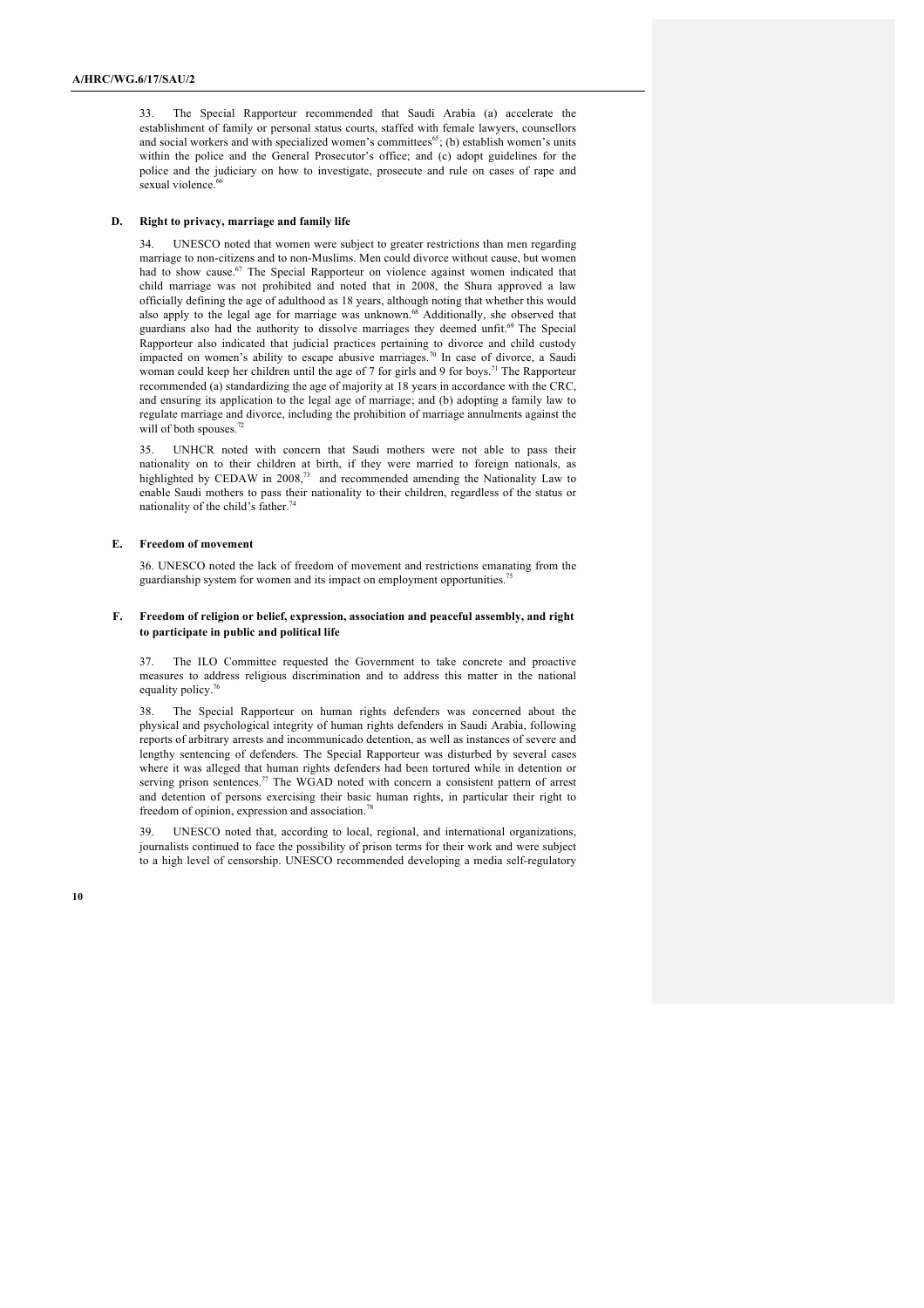mechanism.79 It encouraged the Government to introduce a freedom of information law that was in accordance with international standards. UNESCO noted that blasphemy was considered a criminal offence punishable by death and encouraged the decriminalization of defamation to make it part of the civil code in accordance with international standards.<sup>8</sup>

40. UNDP noted that, since the first UPR, rising aspirations among vulnerable groups seeking a more inclusive and accountable form of development had been observed. This included increasingly vocal calls for women's rights.<sup>81</sup>

41. The Special Rapporteur on violence against women recommended that Saudi Arabia establish the facilities and mechanisms for women's equal participation in all public and private institutions, including law practices and the judiciary.<sup>8</sup>

42. The 2010 Resident Coordinator Annual Report noted that the King had announced a decree concerning women's rights to vote and run in municipal elections, and to join the all-appointed Shura (consultative) Council.<sup>83</sup> A 2013 United Nations Statistics Division source indicated that the proportion of seats held by women in the national parliament was  $0.0$  per cent. $84$ 

43. The ILO Committee requested the Government to provide information on any measures taken to increase the participation of women in a broad range of sectors and occupations and to higher level and decision-making positions.<sup>85</sup>

#### **G. Right to work and to just and favourable conditions of work**

44. The ILO Committee urged the Government to take measures to declare and pursue a national policy designed to promote equality of opportunity and treatment in employment and occupation, with a view to eliminating any discrimination on the grounds of race, colour, sex, religion, political opinion, national extraction or social origin.<sup>86</sup> The Committee urged ensuring effective means of redress,  $87$  including those excluded from the scope of the Labour Code. 88

45. The ILO Committee asked the Government to include a provision in the Labour Code defining and prohibiting sexual harassment and to address the issue of sexual harassment of domestic workers.

46. The ILO Committee urged the Government to take measures to ensure that those involved in dispute resolution and enforcement, including labour inspectors, labour dispute commissioners, judges and members of the Human Rights Commission, receive appropriate training regarding non-discrimination and equality issues.<sup>90</sup>

47. A 2013 United Nations Statistics Division source indicated that employment-topopulation ratio of women decreased from 15.3 per cent in 2008 to 14.6 per cent in 2009.<sup>91</sup>

48. UNDP noted that, since the first UPR, there had been seen a continuation of serious challenges for creating a more inclusive and accountable context for expatriate workers. Low-skilled expatriate workers in particular continued to face challenges of racism, social exclusion and lack of accountability from abuse of power.<sup>92</sup>

The 2011 Resident Coordinator's Annual Report noted that the King had announced a series of royal decrees to help improve the welfare of the Saudi people. Those decrees included payment of unemployment benefits for job seekers, increase of the minimum wage in the public sector, and establishment of a National Commission on Combating Corruption.<sup>93</sup>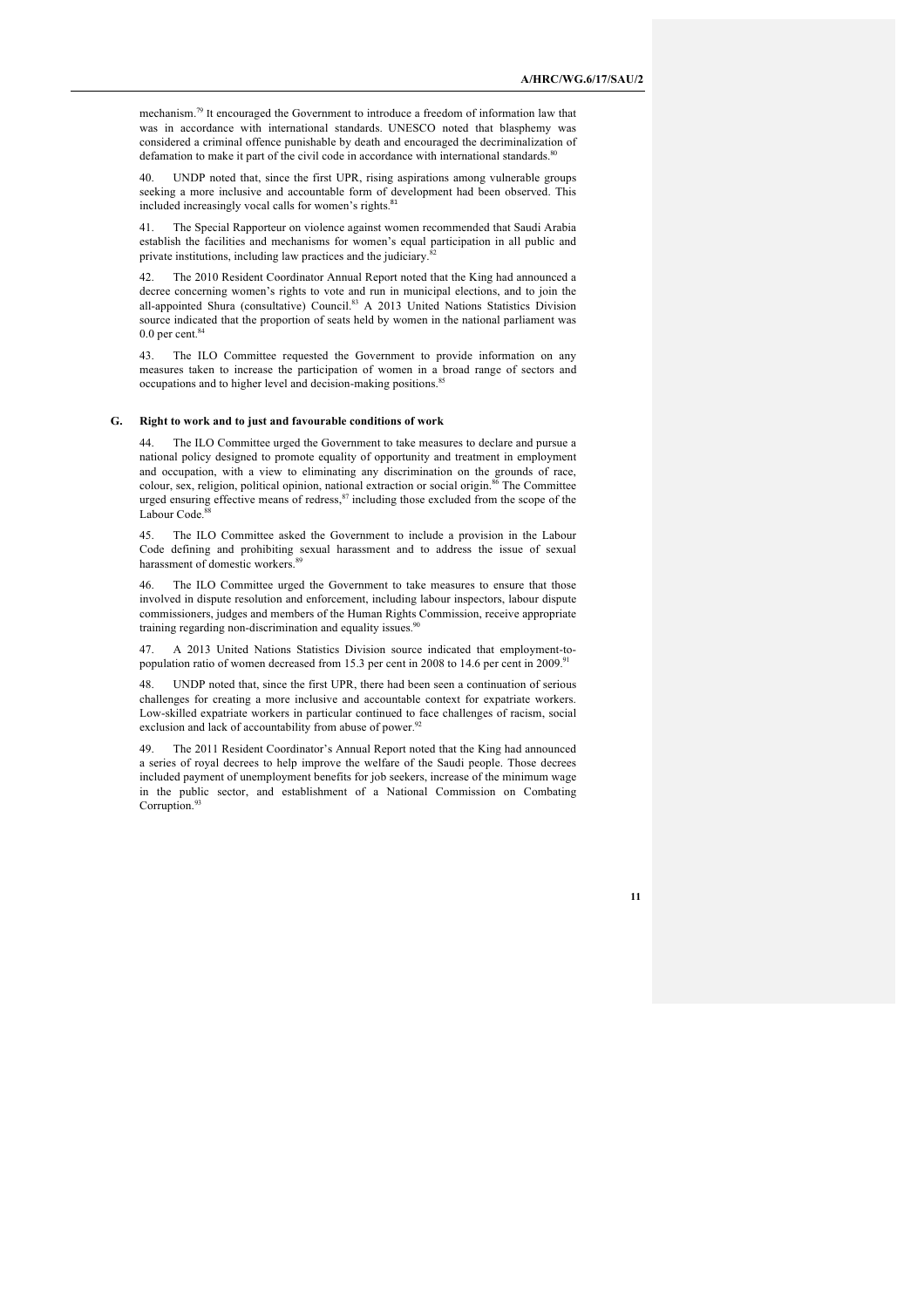#### **H. Right to social security and to an adequate standard of living**

50. A 2013 United Nations Statistics Division (UNSD) source indicated that the proportion of undernourished population in 2012 was 5.0 per cent.<sup>94</sup>

51. A 2013 UNSD source indicated that the total proportion of urban population living in slums in 2005 was 18.0 per cent.<sup>95</sup>

52. The 2010 Resident Coordinator Annual Report noted the endorsement of the Ninth Five-Year Development Plan (2010-14), which allocated \$385 billion for various infrastructure and welfare projects, and the National Millennium Development Goals Report. The amount was 67 per cent more than the previous plan, focusing on achieving sustainable development, human resource development, natural resource development, and environmental protection.<sup>96</sup>

#### **I. Right to health**

53. A 2013 UNSD source indicated that the children under-five mortality rate per 1,000 live births had decreased from 9.9 in 2010 to 9.0 in 2011.<sup>97</sup>

54. The 2012–2016 United Nations Common Country Strategic Framework (UNCCSF) indicated that the health sector confronted important and complex challenges to improve health outcomes; this included not only continued expansion of services, but also particularly encompassed implementation of policies and mechanisms for structural transformation of the health system with special emphasis on awareness among youth, including reproductive health and for *planning* and delivery of quality health care and *prevention* services. 98

#### **J. Right to education**

55. The 2010 Millennium Development Goals (MDG) report indicated that, despite the relatively late start in education of girls, rates of enrolment of girls' at all educational levels had increased sharply.<sup>99</sup>

56. The Economic and Social Commission for Western Asia (ESCWA) reported that youth illiteracy was much more common among girls than boys in Saudi Arabia: 72.08 per cent of all the youth illiterates were women.<sup>100</sup> However, it noted that only 5 per cent of Saudi youth were illiterate.<sup>101</sup> UNESCO noted that a number of positive developments had resulted in significant improvements in women's literacy rates within a relatively short period of time. However, concerns had been raised that the overall aim of girls' education which was to prepare them for their "roles" as mothers and wives has not changed over the past 40 years.<sup>102</sup> UNESCO recommended ensuring that every area of study on higher education was accessible to women on the same basis as men.<sup>103</sup>

57. UNESCO recommended Saudi Arabia to take further legislative measures, prohibiting discrimination in education. It recommended adopting measures and. special laws to protect minority groups, and promote gender equality in education.<sup>104</sup>

58. A 2013 UNSD source indicated that the net enrolment ratio in primary education for girls increased from 86.1 per cent in 2008 to 89.4 in 2009.<sup>10</sup>

#### **K. Cultural rights**

59. UNESCO noted that in Saudi Arabia, although there were hundreds of civil society organizations working in various fields, the vast majority of Saudi non-governmental organizations (NGOs) were Government-affiliated, and there were few if any independent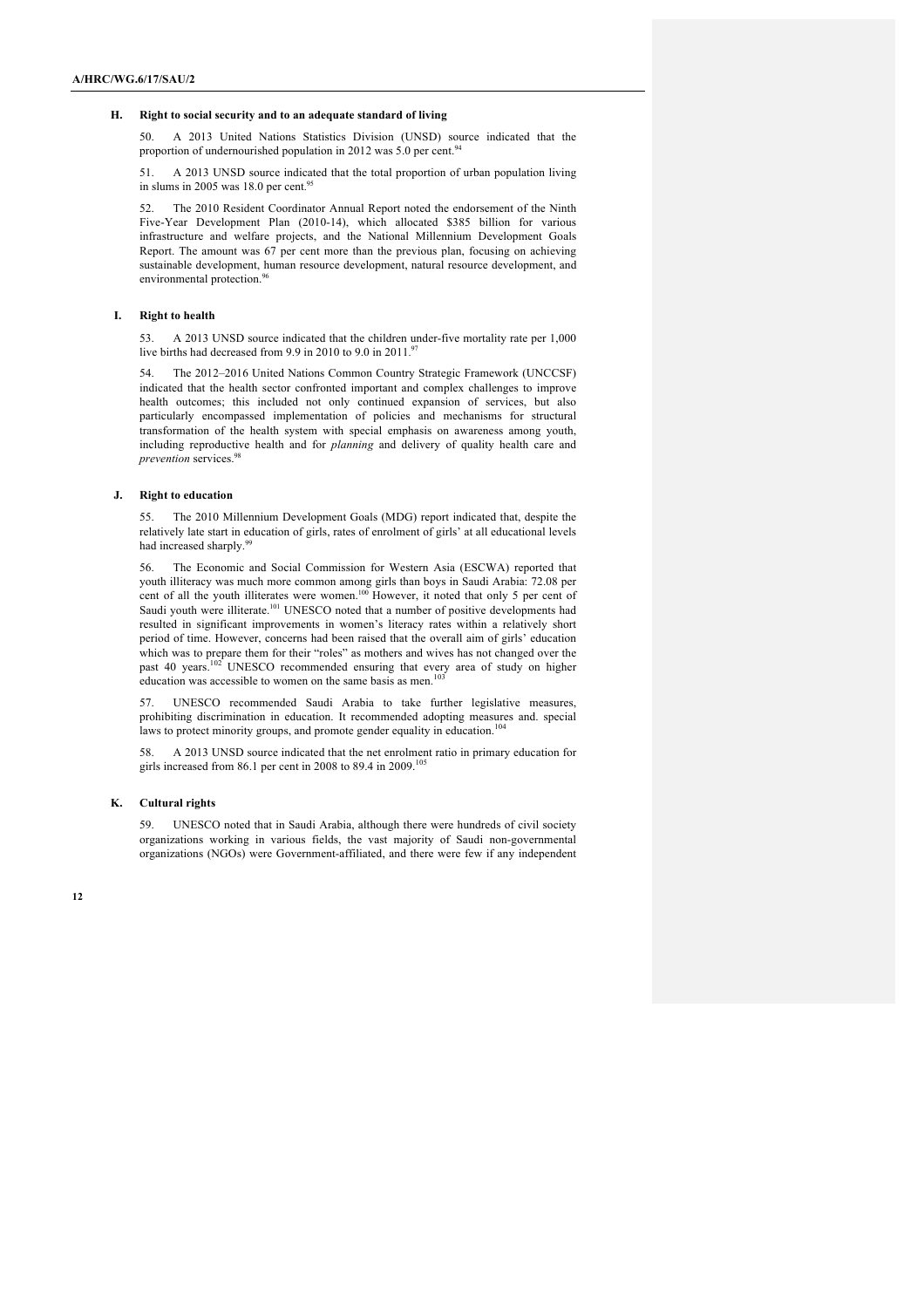organizations. Civil society remained underdeveloped, due in large part to a restrictive legal framework, a lack of transparency in NGO operations, and a lack of expertise in establishing effective and sustainable institutions. In response to these demands, the Saudi Ministry of Social Affairs proposed in 2006 a draft Law on Associations and Foundations*.* This law was revised and published by the Shura Council on 31 December  $2007$ .<sup>1</sup>

#### **L. Minority groups**

60. The ILO Committee noted that the State had started to encourage and promote the values of religious tolerance, and was attempting to address hatred and violence against non-Muslims, and asked for information on the specific measures taken to encourage and promote religious tolerance, and the results achieved to address discrimination based on religion in employment and occupation.<sup>107</sup> The 2011 Resident Coordinator Annual Report noted that the general political scene was stable except for small demonstrations that took place in March in mainly Shia'a-dominated areas located in the Eastern Region of the Kingdom, to which the authorities responded by banning and prohibiting public protests, and allowed the security forces to quell such protests.<sup>108</sup>

## **M. Migrants, refugees and asylum-seekers**

61. The ILO Committee urged the Government to take measures to address the issues of discrimination and exploitation of migrant workers, including providing legal protection to migrant workers against discrimination on all the grounds enumerated in the Convention, as well as accessible dispute resolution mechanisms. It urged the Government to make addressing discrimination against migrant workers an important component of the national equality policy.<sup>109</sup> The Special Rapporteur on violence against women noted regarding domestic workers, that there was no law guaranteeing a minimum wage and that migrant workers often faced delays or denial of salary.<sup>110</sup> She noted reports that those women were victims of physical, verbal and sexual abuse, were sometimes locked up in the house with no possibility to make or receive phone calls, or were prohibited from leaving the house at will.<sup>111</sup> The ILO Committee hoped that the Government would take steps to promulgate new regulations under section 7 of the Labour Code, which was specially tailored to the difficult circumstances they faced, particularly in consequence of the visa sponsorship system.<sup>11</sup>

62. UNHCR was concerned that there were currently no procedures through which a person in need of international protection could seek asylum. UNHCR recommended the adoption of national refugee legislation and an asylum procedure in accordance with international standards, providing safeguards against refoulement and promoting durable solutions for refugees. UNHCR highlighted the need for promoting the integration of refugees and to facilitate the resettlement of refugees to third countries. UNHCR recommended ensuring that the detention of asylum-seekers be used as a last resort, and where necessary, for as short a period as possible, and apply alternatives to detention.

63. The 2012–2016 UNCCSF indicated that numerous rights and empowerment issues also remained to be addressed, including issues of juvenile justice, of various forms of abuse, violence and neglect, such as trafficking, with regard to refugees.<sup>114</sup>

64. UNHCR noted with concern that non-Saudi nationals and those in rural areas were having trouble accessing adequate health care. It recommended promoting access to the highest attainable standard of health by identifying the specific needs of asylum-seekers as early as possible after arrival, and by granting asylum-seekers and refugees full access to preventive health care.<sup>115</sup>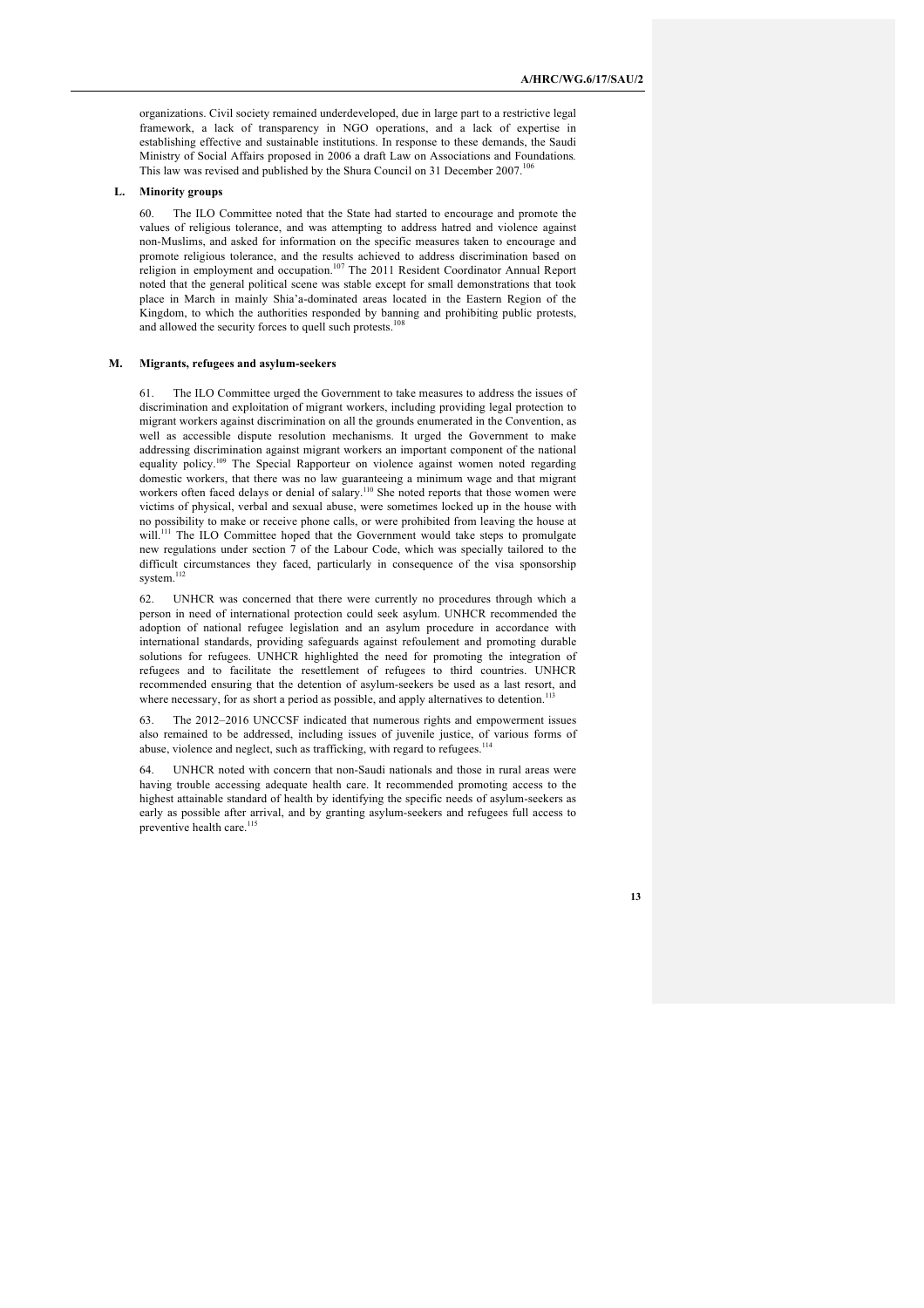#### **N. Right to development and environmental issues**

65. UNDP noted that in the years since the first UPR round, voices had arisen in the Kingdom of Saudi Arabia for greater accountability, equity and inclusion in the process and results of development. Despite the overall positive trends in aggregate socio-economic indicators of development, gaps existed in moving to a more rights-based model of development. As noted by UNDP, the 2012–2016 UNCCSF stated that a human rightsbased approach in the Kingdom could move development policies and results from the realm of charity to a more measurable and enforceable realm based on accountability.<sup>116</sup> The UNCCSF indicated that citizen calls for more transparent, accountable and participatory governance were on the rise, as were concerns for more inclusive development. 117

66. UNDP noted that other key natural resources of critical implications for the future of development in Saudi Arabia were water and arable land. <sup>118</sup> UNDP noted the need to address issues of land use and balance of growth opportunities between regions and between urban and rural communities, through formulation of a new National Spatial Strategy and a new National Rural Development Strategy.<sup>119</sup>

*Notes*

- <sup>1</sup> Unless indicated otherwise, the status of ratifications of instruments listed in the table may be found at the official website of the United Nations Treaty Collection database, Office of Legal Affairs of the United Nations Secretariat, http://treaties.un.org/. Please also refer to the United Nations compilation on Saudi Arabia from the previous cycle (A/HRC/WG.6/4/SAU/2).<br>The following abbreviations have been used for this document.
- $2 \text{ The follow}$

|                   | phowing aboreviations have been used for this document.                              |
|-------------------|--------------------------------------------------------------------------------------|
| <b>ICERD</b>      | International Convention on the Elimination of All Forms of Racial<br>Discrimination |
|                   |                                                                                      |
| <b>ICESCR</b>     | International Covenant on Economic, Social and Cultural Rights                       |
| OP-ICESCR         | Optional Protocol to ICESCR                                                          |
| <b>ICCPR</b>      | International Covenant on Civil and Political Rights                                 |
| <b>ICCPR-OP 1</b> | Optional Protocol to ICCPR                                                           |
| <b>ICCPR-OP 2</b> | Second Optional Protocol to ICCPR, aiming at the abolition of the                    |
|                   | death penalty                                                                        |
| <b>CEDAW</b>      | Convention on the Elimination of All Forms of Discrimination against                 |
|                   | Women                                                                                |
| OP-CEDAW          | Optional Protocol to CEDAW                                                           |
| <b>CAT</b>        | Convention against Torture and Other Cruel, Inhuman or Degrading                     |
|                   | <b>Treatment or Punishment</b>                                                       |
| OP-CAT            | Optional Protocol to CAT                                                             |
| <b>CRC</b>        | Convention on the Rights of the Child                                                |
| OP-CRC-AC         | Optional Protocol to CRC on the involvement of children in armed                     |
|                   | conflict                                                                             |
| OP-CRC-SC         | Optional Protocol to CRC on the sale of children, child prostitution                 |
|                   | and child pornography                                                                |
| OP-CRC-IC         | Optional Protocol to CRC on a communications procedure                               |
| <b>ICRMW</b>      | International Convention on the Protection of the Rights of All                      |
|                   | Migrant Workers and Members of Their Families                                        |
| <b>CRPD</b>       | Convention on the Rights of Persons with Disabilities                                |
| OP-CRPD           | Optional Protocol to CRPD                                                            |
| <b>CPED</b>       | International Convention for the Protection of All Persons from                      |
|                   | <b>Enforced Disappearance</b>                                                        |
|                   | dual complainted LCCDD, OD 1, and 1. OD CEDAW, and 1. OD CDDD, and 1. OD LCESCD, and |

<sup>3</sup> Individual complaints: ICCPR-OP 1, art. 1; OP-CEDAW, art. 1; OP-CRPD, art. 1; OP-ICESCR, art. 1; OP-CRC-IC, art. 5; ICERD, art. 14; CAT, art. 22; ICRMW, art. 77; and CPED, art. 31. Inquiry procedure: OP-CEDAW, art. 8; CAT, art. 20; CPED, art. 33; OP-CRPD, art. 6; OP-ICESCR, art. 11;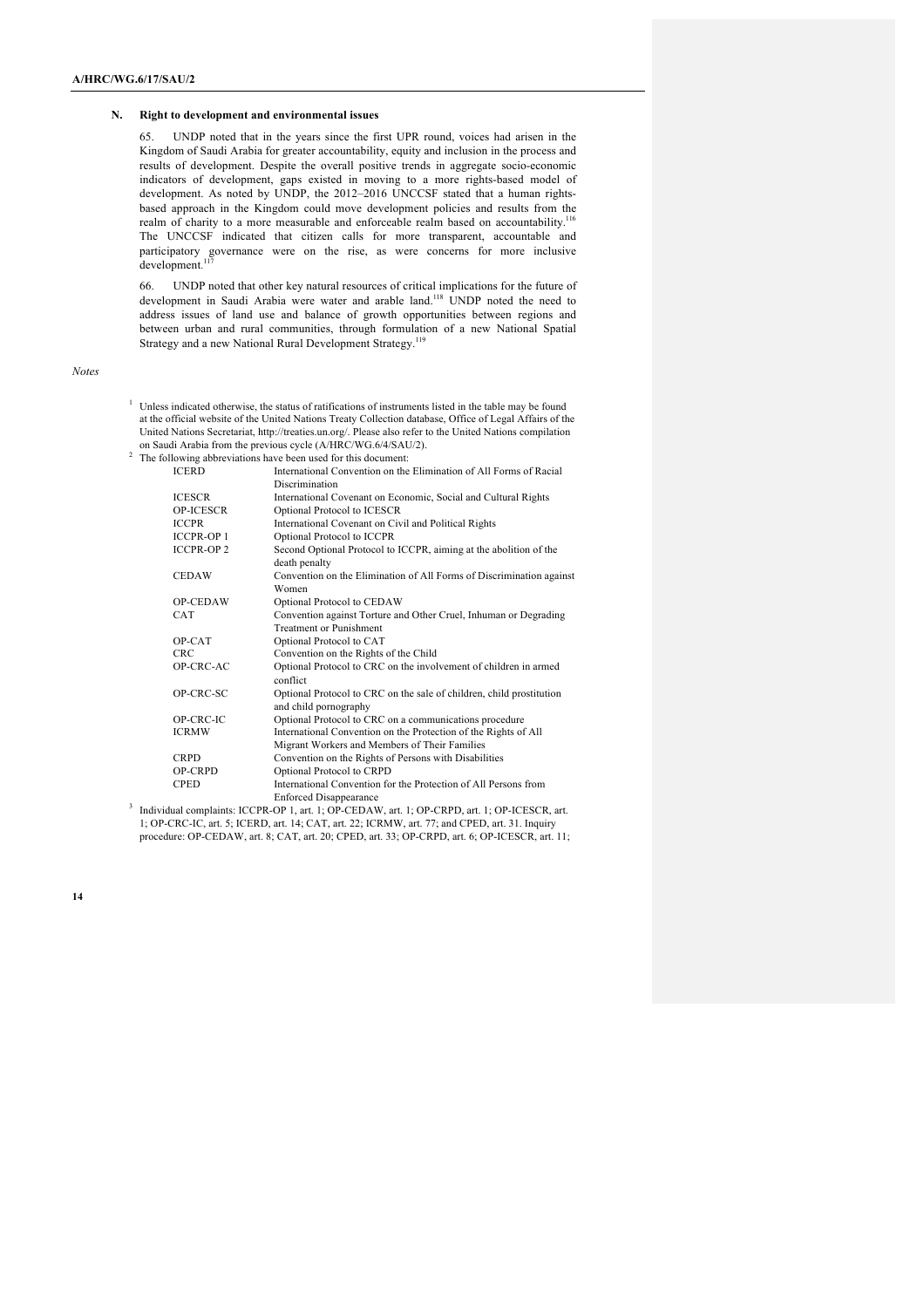and OP-CRC-IC, art. 13. Inter-State complaints: ICCPR, art. 41; ICRMW, art. 76; CPED, art. 32; CAT, art. 21; OP-ICESCR, art. 10; and OP-CRC-IC, art. 12. Urgent action: CPED, art. 30.

- <sup>4</sup> Protocol to Prevent, Suppress and Punish Trafficking in Persons, Especially Women and Children, supplementing the United Nations Convention against Transnational Organized Crime.
- <sup>5</sup> Geneva Convention for the Amelioration of the Condition of the Wounded and Sick in Armed Forces in the Field (First Convention); Geneva Convention for the Amelioration of the Condition of Wounded, Sick and Shipwrecked Members of Armed Forces at Sea (Second Convention); Geneva Convention relative to the Treatment of Prisoners of War (Third Convention); Geneva Convention relative to the Protection of Civilian Persons in Time of War (Fourth Convention); Protocol Additional to the Geneva Conventions of 12 August 1949, and relating to the Protection of Victims of International Armed Conflicts (Protocol I); Protocol Additional to the Geneva Conventions of 12 August 1949, and relating to the Protection of Victims of Non-International Armed Conflicts (Protocol II); Protocol Additional to the Geneva Conventions of 12 August 1949, and relating to the Adoption of an Additional Distinctive Emblem (Protocol III). For the official status of ratifications, see Federal Department of Foreign Affairs of Switzerland, at www.eda.admin.ch/eda/fr/home/ topics/intla/intrea/chdep/warvic.html.
- <sup>6</sup> International Labour Organization Convention No. 29 concerning Forced or Compulsory Labour; Convention No. 105 concerning the Abolition of Forced Labour; Convention No. 100 concerning Equal Remuneration for Men and Women Workers for Work of Equal Value; Convention No. 111 concerning Discrimination in Respect of Employment and Occupation; Convention No. 182 concerning the Prohibition and Immediate Action for the Elimination of the Worst Forms of Child Labour.
- <sup>7</sup> United Nations Educational, Scientific and Cultural Organization (UNESCO) Convention against Discrimination in Education (1960).
- 1951 Convention Relating to the Status of Refugees and its 1967 Protocol, 1954 Convention Relating to the Status of Stateless Persons and 1961 Convention on the Reduction of Statelessness.
- <sup>9</sup> Geneva Convention for the Amelioration of the Condition of the Wounded and Sick in Armed Forces in the Field (First Convention); Geneva Convention for the Amelioration of the Condition of Wounded, Sick and Shipwrecked Members of Armed Forces at Sea (Second Convention); Geneva Convention relative to the Treatment of Prisoners of War (Third Convention); Geneva Convention relative to the Protection of Civilian Persons in Time of War (Fourth Convention); Protocol Additional to the Geneva Conventions of 12 August 1949, and relating to the Protection of Victims of International Armed Conflicts (Protocol I); Protocol Additional to the Geneva Conventions of 12 August 1949, and relating to the Protection of Victims of Non-International Armed Conflicts (Protocol II); Protocol Additional to the Geneva Conventions of 12 August 1949, and relating to the Adoption of an Additional Distinctive Emblem (Protocol III). For the official status of ratifications, see Federal Department of Foreign Affairs of Switzerland, at www.eda.admin.ch/eda/fr/home/ topics/intla/intrea/chdep/warvic.html.
- <sup>10</sup> International Labour Organization Convention No. 87 concerning Freedom of Association and Protection of the Right to Organise; Convention No. 98 concerning the Application of the Principles of the Right to Organise and to Bargain Collectively and Convention No. 138 concerning Minimum Age for Admission to Employment.
- <sup>11</sup> International Labour Organization Convention No. 169, concerning Indigenous and Tribal Peoples in Independent Countries and International Labour Organization Convention No. 189 concerning Decent Work for Domestic Workers.
- <sup>12</sup> A/HRC/11/6/Add.3, para.95 (e).
- <sup>13</sup> UNHCR submission to the UPR on Saudi Arabia, 2013 p. 4.
- <sup>14</sup> UNHCR submission to the UPR on Saudi Arabia, 2013 pp. 2, 4.
- <sup>15</sup> A/HRC/11/6/Add.3, paras. 47 and 74 $\sqrt{\frac{2}{1}}$
- <sup>16</sup> A/HRC/11/6/Add.3, para. 95 (b).
- 
- <sup>17</sup> A/HRC/22/47/Add.4, paras. 360, 361 and 368.<br><sup>18</sup> UNESCO submission to the UPR on Saudi Arabia, 2013 pp. 7, 11.
- 
- <sup>19</sup> UNESCO submission to the UPR on Saudi Arabia, 2013 p. 11.<br><sup>20</sup> According to article 5 of the rules of procedure for the International Coordination Committee (ICC) Sub-Committee on Accreditation, the different classifications for accreditation used by the Sub-Committee are: A: Voting Member (fully in compliance with each of the Paris Principles), B: Non-

sabel Ricupero 27/6/13 10:14 **Eliminato:**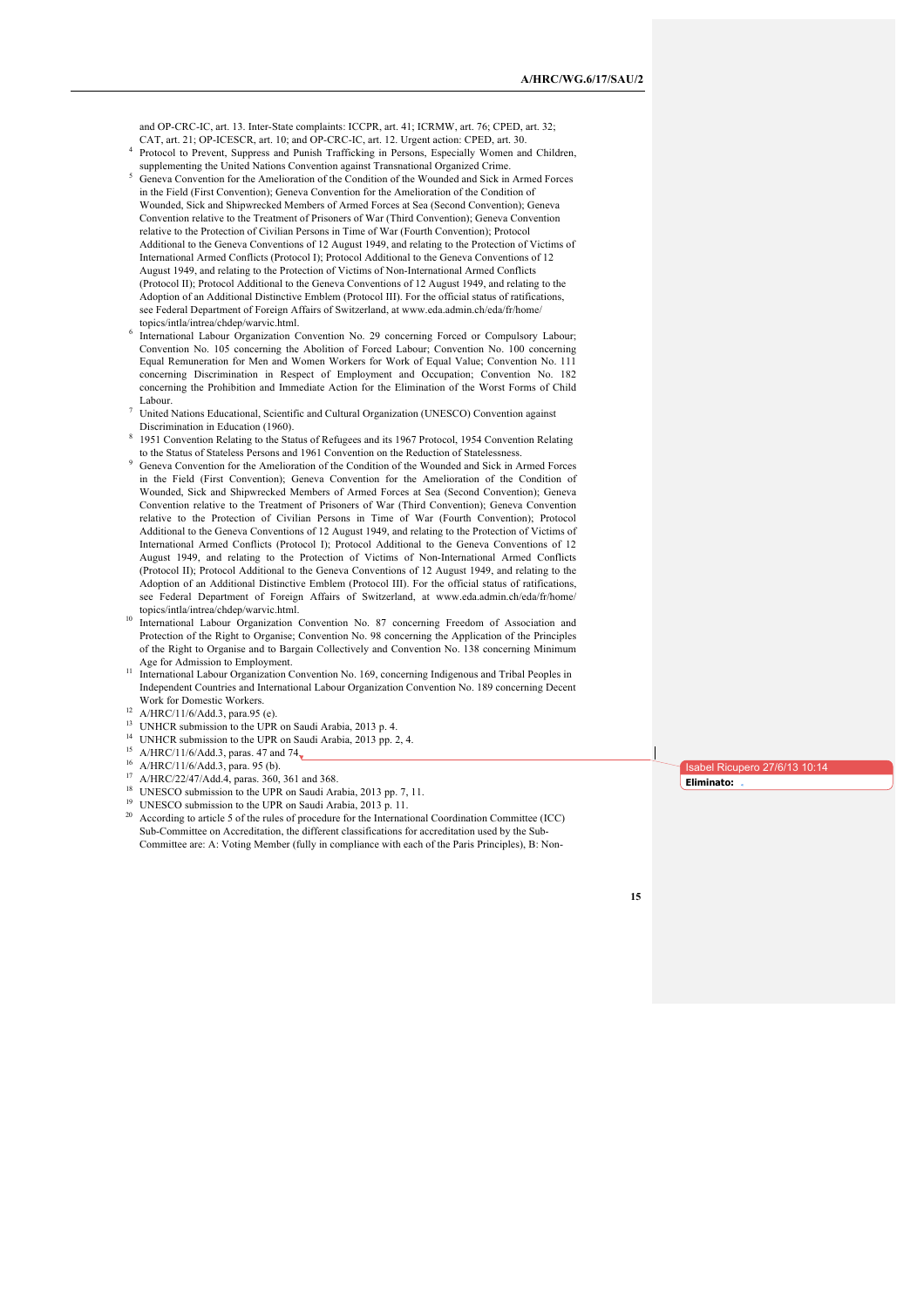Voting Member (not fully in compliance with each of the Paris Principles or insufficient information provided to make a determination); C: No Status (not in compliance with the Paris Principles).

- <sup>21</sup> For the list of national human rights institutions with accreditation status granted by the International Coordination Committee of National Institutions for the Promotion and Protection of Human Rights (ICC), see A/HRC/23/28, annex.
- <sup>22</sup> A/HRC/11/6/Add.3, paras. 89-90.
- <sup>23</sup> UNDP submission to the UPR on Saudi Arabia, 2013 p. 5.
- <sup>24</sup> The following abbreviations have been used for this document:

| <b>CERD</b>         | Committee on the Elimination of Racial Discrimination        |
|---------------------|--------------------------------------------------------------|
| <b>CESCR</b>        | Committee on Economic, Social and Cultural Rights            |
| <b>HR</b> Committee | Human Rights Committee                                       |
| <b>CEDAW</b>        | Committee on the Elimination of Discrimination against Women |
| <b>CAT</b>          | Committee against Torture                                    |
| <b>CRC</b>          | Committee on the Rights of the Child                         |
| <b>CRPD</b>         | Committee on the Rights of Persons with Disabilities         |
| <b>CED</b>          | Committee on Enforced Disappearances                         |
|                     | $\alpha \alpha + \beta + \gamma + \gamma + \gamma$           |

- <sup>25</sup> UNESCO submission to the UPR on Saudi Arabia, 2013 p. 7, 8, 10 and 11.
- <sup>26</sup> For the titles of special procedures, see www.ohchr.org/EN/HRBodies/SP/Pages/Themes.aspx and www.ohchr.org/EN/HRBodies/SP/Pages/Countries.aspx.
- <sup>27</sup> Working Group on Arbitrary Detention Opinion No. 8/2012. See also Opinions on Saudi Arabia No. 21/2009; No. 10/2011; No. 11/2011; No. 17/2011; No. 18/2011; No. 19/2011; No. 30/2011; No. 31/2011; No. 33/2011; No. 41/2011; No. 42/2011; No. 43/2011; ; No. 44/2011; No. 2/2011;
- and No. 8/2012. Available from http://www.ohchr.org/EN/Issues/Detention/Pages/WGADIndex.aspx. 28 A/HRC/22/44, paras. 18 and 19 regarding opinions .
- 
- <sup>29</sup> A/HRC/11/6/Add.3, para. 95 (e).
- <sup>30</sup> A/HRC/11/6/Add.3, para. 15.
- $^{31}$  A/HRC/11/6/Add.3, paras. 33, 34, 37 and 38.
- <sup>32</sup> A/HRC/11/6/Add.3, para. 95 (a).
- <sup>33</sup> UNESCO submission to the UPR on Saudi Arabia, 2013 p. 3. See also A/HRC/11/6/Add.3. In some firms, women have been working as legal clerks or researchers without interacting with clients or going to court.
- <sup>34</sup> ILO Committee of Experts on the Application of Conventions and Recommendations, Observation concerning Discrimination (Employment and Occupation) Convention, 1958 (No. 111) adopted 2008, published 98th ILC session (2009), seventh paragraph, available at: http://www.ilo.org/dyn/normlex/en/f?p=1000:13100:0::NO:13100:P13100\_COMMENT\_ID:2304345.
- <sup>35</sup> A/HRC/11/6/Add.3, para. 15.
- <sup>36</sup> A/HRC/11/6/Add.3, paras. 29, 95 (a) and ILO Committee of Experts on the Application of Conventions and Recommendations, Observation concerning Discrimination (Employment and Occupation) Convention, 1958 (No. 111) adopted 2011, published 101st ILC session (2012), sixth paragraph, available at:
- http://www.ilo.org/dyn/normlex/en/f?p=1000:13100:0::NO:13100:P13100\_COMMENT\_ID:2699480. <sup>37</sup> UNDG, 2010 Resident Coordinator Annual Report, available at http://www.undg.org/rcar2010.cfm?fuseaction=RCAR&ctyIDC=SAU&P=1507 (accessed on 31 July 2013). See also ILO Committee of Experts on the Application of Conventions and Recommendations, Observation concerning Discrimination (Employment and Occupation) Convention, 1958 (No. 111) adopted 2011, published 101st ILC session (2012), fourth paragraph, available at:http://www.ilo.org/dyn/normlex/en/f?p=1000:13100:0::NO:13100:P13100\_COMMENT\_ ID:2699480.
- <sup>38</sup> ILO Committee of Experts on the Application of Conventions and Recommendations, Observation concerning Discrimination (Employment and Occupation) Convention, 1958 (No. 111) adopted 2011, published 101st ILC session (2012), ninth paragraph, available at: http://www.ilo.org/dyn/normlex/ en/f?p=1000:13100:0::NO:13100:P13100\_COMMENT\_ID:2699480.
- <sup>39</sup> United Nations Human Rights, country page Saudi Arabia:
- http://www.ohchr.org/EN/Countries/MENARegion/Pages/SAIndex.aspx. <sup>40</sup> United Nations Human Rights, country page – Saudi Arabia: http://www.ohchr.org/EN/Countries/MENARegion/Pages/SAIndex.aspx.

 $\mathsf{l}$ 

Abu-Harthieh 20/6/13 16:07 **Eliminato:**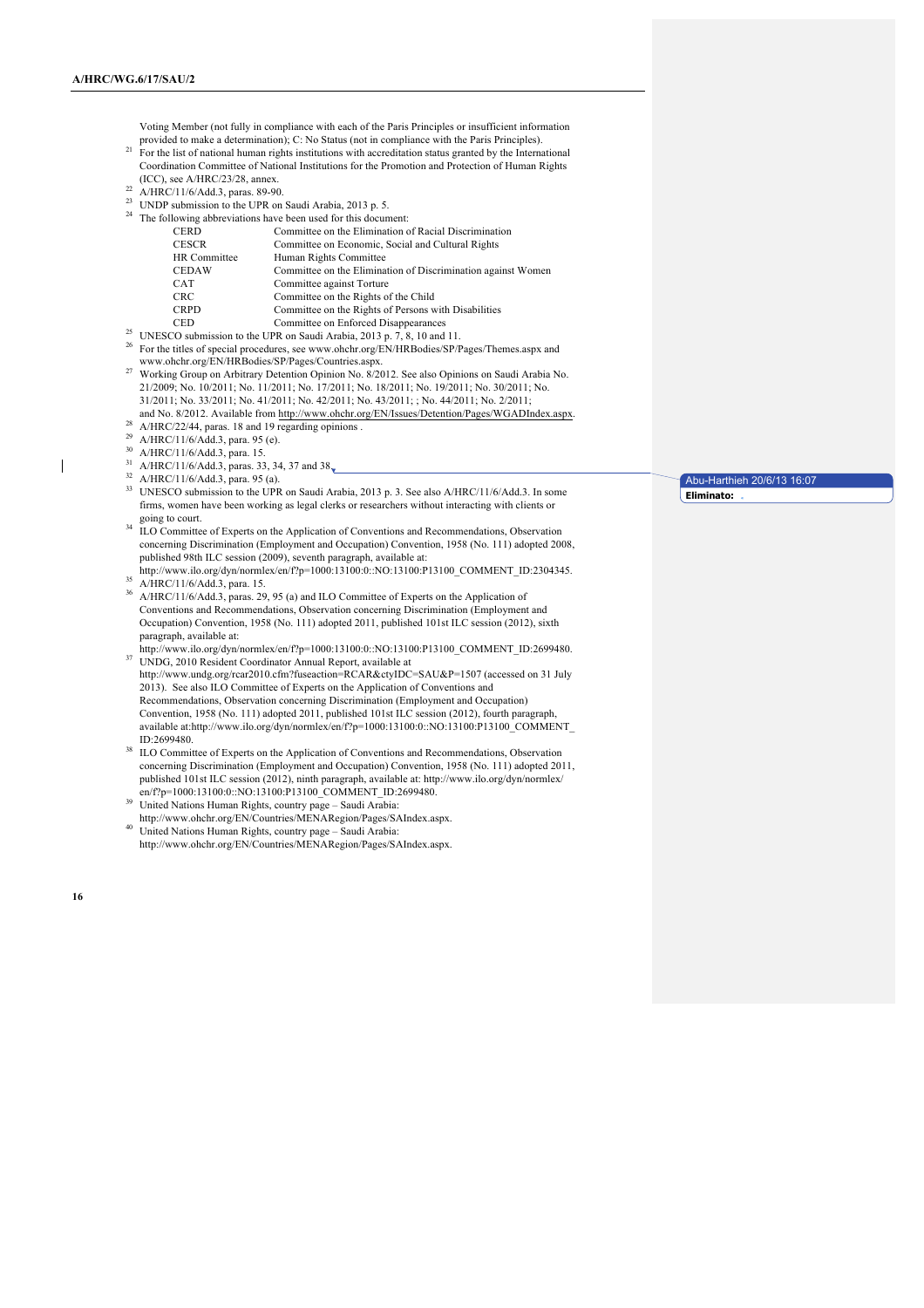- <sup>41</sup> United Nations Human Rights, country page Saudi Arabia:
- http://www.ohchr.org/EN/Countries/MENARegion/Pages/SAIndex.aspx.  $^{42}$  A/HRC/20/22/Add.4, para. 70.
- <sup>43</sup> United Nations Human Rights, country page Saudi Arabia:
- http://www.ohchr.org/EN/Countries/MENARegion/Pages/SAIndex.aspx. <sup>44</sup> Opinions on Saudi Arabia No. 21/2009; No. 10/2011; No. 11/2011; No. 17/2011; No. 18/2011; No. 19/2011; No. 30/2011; No. 31/2011; No. 33/2011; No. 41/2011; No. 42/2011; No. 43/2011 and No. 8/2012. Available from http://www.ohchr.org/EN/Issues/Detention/Pages/WGADIndex.aspx.
- 45 Working Group on Arbitrary Detention Opinions No. 8/2012; No. 44/2011; No. 42/2011; No. 30/2011; No. 2/2011; No. 17/2011; No. 11/2011.
- <sup>46</sup> Working Group on Arbitrary Detention Opinion No. 8/2012, para. 28. See also Opinions on Saudi Arabia No. 21/2009; No. 10/2011; No. 11/2011; No. 17/2011; No. 18/2011; No. 19/2011; No. 30/2011; No. 31/2011; No. 33/2011; No. 41/2011; No. 42/2011; No. 43/201; ; No. 44/2011; No. 2/2011 and No. 8/2012. Available from http://www.ohchr.org/EN/Issues/Detention/Pages/ WGADIndex.aspx.
- 
- $^{47}$  A/HRC/11/6/Add.3, para. 40.<br>A/HRC/11/6/Add.3, para. 95 (b).
- ILO Committee of Experts on the Application of Conventions and Recommendations, Observation concerning the Worst Forms of Child Labour, 1999 (No. 182) adopted 2009, published 99th ILC session (2010), fifth paragraph,<br>available at: http://www.ilo.org/dyn/normlex/en/f?p=1000:13100:0::NO:13100:P13100\_COMMENT\_ID:2310424.
- <sup>50</sup> ILO Committee of Experts on the Application of Conventions and Recommendations, Observation concerning Forced Labour, 1930 (No. 29) adopted 2009, published 99th ILC session (2010), third and fourth paragraphs, available at:
- http://www.ilo.org/dyn/normlex/en/f?p=1000:13100:0::NO::P13100\_COMMENT\_ID,P11110\_COU NTRY\_ID,P11110\_COUNTRY\_NAME,P11110\_COMMENT\_YEAR:2309889,103208,Saudi%20Ar abia,2009. See also ILO Committee of Experts on the Application of Conventions and Recommendations, Observation concerning the Worst Forms of Child Labour, 1999 (No. 182) adopted 2009, published 99th ILC session (2010), thirteenth and fourteenth paragraphs, available at:<br>http://www.ilo.org/dyn/normlex/en/f?p=1000:13100:0::NO:13100:P13100 COMMENT ID:2310424.
- http://www.ilo.org/dyn/normlex/en/f?p=1000:13100:0::NO:13100:P13100\_COMMENT\_ID:2310424.<br><sup>51</sup> ILO Committee of Experts on the Application of Conventions and Recommendations, Observation concerning the<br>Worst Forms of Child L
- ILO Committee of Experts on the Application of Conventions and Recommendations, Observation concerning the Worst Forms of Child Labour, 1999 (No. 182) adopted 2011, published 101st ILC session (2012), thirteenth and fourteenth paragraphs, available at: http://www.ilo.org/dyn/normlex/en/f?p=1000:13100:0::NO:13100:P13100\_ COMMENT\_ID:2700662.
- See also ILO Committee of Experts on the Application of Conventions and Recommendations, Observation concerning the Worst Forms of Child Labour, 1999 (No. 182) adopted 2009, published 99th ILC session (2010), ninth paragraph, available at: http://www.ilo.org/dyn/normlex/en/f?p=1000:13100:0::NO:13100:P13100<br>COMMENT 1D:2310424.
- COMMENT\_ID:2310424.<br><sup>53</sup> ILO Committee of Experts on the Application of Conventions and Recommendations, Observation concerning the<br>worst forms of child labour, 1999 (No. 182) adopted 2011, published 101st ILC session (201 paragraphs, available at: http://www.ilo.org/dyn/normlex/en/f?p=1000:13100:0::NO:13100:P13100 \_ COMMENT\_ID:2700662, see also ILO Committee of Experts on the Application of Conventions and Recommendations, Observation concerning the Worst Forms of Child Labour, 1999 (No. 182) adopted 2009, published 99th ILC session (2010), third paragraph, available at: http://www.ilo.org/dyn/normlex/en/f? p=1000:13100:0::NO:13100:P13100\_COMMENT\_ID:2310424.
- <sup>54</sup> ILO Committee of Experts on the Application of Conventions and Recommendations, Observation concerning Forced Labour, 1930 (No. 29) adopted 2009, published 99th ILC session (2010), second paragraph, available at: http://www.ilo.org/dyn/normlex/en/f?p=1000:13100:0::NO:13100:P13100<br>COMMENT ID:2309889.
- ILO Committee of Experts on the Application of Conventions and Recommendations, Observation concerning the Worst Forms of Child Labour, 1999 (No. 182) adopted 2011, published 101st ILC session (2012), first paragraph, available at: http://www.ilo.org/dyn/normlex/en/f?p=1000:13100:0::NO:13100:P13100\_COMMENT ID:2700662.
- ILO Committee of Experts on the Application of Conventions and Recommendations, Observation concerning the Worst Forms of Child Labour, 1999 (No. 182) adopted 2011, published 101st ILC session (2012), second paragraph,<br>available at: http://www.ilo.org/dyn/normlex/en/f?p=1000:13100:0::NO:13100:P13100\_COMMENT\_ID:2700662. See also ILO Committee of Experts on the Application of Conventions and Recommendations, Observation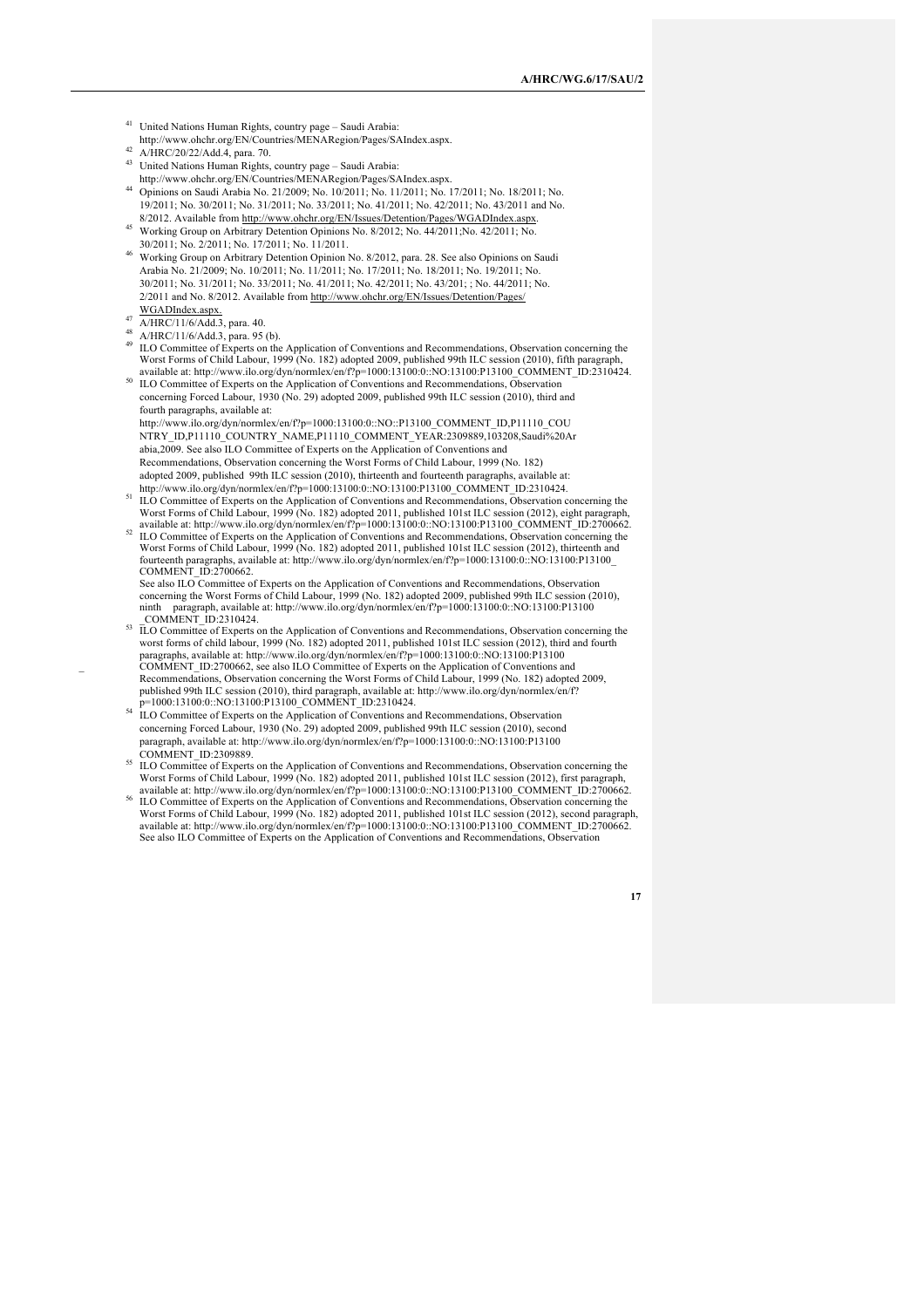concerning the worst forms of child labour, 1999 (No. 182) adopted 2009, published 99th ILC session (2010), second paragraph, available at:http://www.ilo.org/dyn/normlex/en/f?p=1000:13100:0::NO:13100:P13100

- COMMENT\_ID:2310424. <sup>57</sup> ILO Committee of Experts on the Application of Conventions and Recommendations, Observation concerning the Worst Forms of Child Labour, 1999 (No. 182) adopted 2011, published 101st ILC session (2012), fifth and sixth paragraphs, available at: http://www.ilo.org/dyn/normlex/en/f?p=1000:13100:0::NO:13100:P13100<br>COMMENT\_ID:2700662 and ILO Committee of Experts on the Application of Conventions and Recommendations, Observation concerning the worst forms of child labour, 1999 (No. 182) adopted 2009, published 99th ILC session (2010), fourth paragraph, available at: http://www.ilo.org/dyn/normlex/en/f?p=1000:<br>13100:0::NO:13100:P13100 COMMENT ID:2310424.
- <sup>58</sup> ILO Committee of Experts on the Application of Conventions and Recommendations, Observation concerning the worst forms of child labour, 1999 (No. 182) adopted 2009, published 99th ILC session (2010), sixth paragraph, available at: http://www.ilo.org/dyn/normlex/en/f?p=1000:13100:0::NO:13100:P13100\_COMMENT\_ID:2310424.
- <sup>59</sup> ILO Committee of Experts on the Application of Conventions and Recommendations, Observation concerning the Worst Forms of Child Labour, 1999 (No. 182) adopted 2011, published 101st ILC session (2012), fifteenth and sixteenth paragraphs, available at: http://www.ilo.org/dyn/normlex/en/f?p=1000:13100:0::NO:<br>13100:P13100\_COMMENT\_ID:2700662.
- <sup>60</sup> ILO Committee of Experts on the Application of Conventions and Recommendations, Observation concerning the Worst Forms of Child Labour, 1999 (No. 182) adopted 2009, published 99th ILC session (2010), twelfth paragraph, available at: http://www.ilo.org/dyn/normlex/en/f?p=1000:13100:0::NO:13100:P13100\_COMMENT\_ID:2310424.
- <sup>61</sup> A/HRC/11/6/Add.3, para. 75.
- $^{62}$  A/HRC/11/6/Add.3, para. 95 (c).
- <sup>63</sup> Working Group on Arbitrary Detention Opinions: No. 42/2011; No. 41/2011; No. 33/2011; No. 31/2011; No. 18/2011, No. 11/2011.
- <sup>64</sup> A/HRC/11/6/Add.3, para. 38.
- <sup>65</sup> A/HRC/11/6/Add.3, para. 95 (c).
- <sup>66</sup> A/HRC/11/6/Add.3, para. 95 (b).
- <sup>67</sup> UNESCO submission to the UPR on Saudi Arabia, 2013 p. 5.
- <sup>68</sup> A/HRC/11/6/Add.3, para. 52.
- <sup>69</sup> A/HRC/11/6/Add.3, para. 53.
- <sup>70</sup> A/HRC/11/6/Add.3, para. 79.
- <sup>71</sup> A/HRC/11/6/Add.3, para. 81.
- $72$  A/HRC/11/6/Add.3, para. 95 (b).
- <sup>73</sup> UNHCR submission to the UPR on Saudi Arabia, 2013 p. 3. See also CEDAW/C/SAU/CO/2, 40th Session, 8 April 2008, para. 27– 30.
- <sup>74</sup> UNHCR submission to the UPR on Saudi Arabia, 2013 p. 4. See also the Committee on the Rights of the Child CRC/C/SAU/CO/2, 41st Session, 17 March 2006, paras. 38 and 39.
- UNESCO submission to the UPR on Saudi Arabia, 2013, p. 5. A/HRC/11/6/Add.3, para. 34. <sup>76</sup> ILO Committee of Experts on the Application of Conventions and Recommendations, Observation concerning Discrimination (Employment and Occupation) Convention, 1958 (No. 111) adopted 2008, published 98th ILC session (2009), eight paragraph, available at: http://www.ilo.org/dyn/ normlex/en/f?p=1000:13100:0::NO:13100:P13100\_COMMENT\_ID:2304345.
- $^{77}$  A/HRC/22/47/Add.4, para. 369.
- <sup>78</sup> Working Group on Arbitrary Detention Opinion 44/2011, para. 17. Also opinions: No. 2/2011, No.
- <sup>79</sup> UNESCO submission to the UPR on Saudi Arabia, 2013 p. 7, 11. <sup>80</sup> *Ibid.*
- 
- <sup>81</sup> UNDP submission to the UPR on Saudi Arabia, 2013 p. 3.
- $^{82}$  A/HRC/11/6/Add.3, para. 95 (a).
- <sup>83</sup> UNDG, 2011 Resident Coordinator Annual Report, p. 1, available at http://www.undg.org /rcar2011.cfm?fuseaction=RCAR&ctyIDC=SAU&P=1625, fourth paragraph (accessed on 2 August 2013).
- 84 United Nations Statistics Division coordinated data and analyses, available at:<br>http://mdgs.un.org/unsd/mdg (accessed on 2 August 2013).  $85$  ILO Committee of Experts on http://mdgs.un.org/unsd/mdg (accessed on 2 August 2013).  $\frac{85}{100}$  ILO Committee of Experts on the Application of Conventions and Recommendations, Observation concerning Discrimination (Employment and Occupation) Convention, 1958 (No. 111) adopted 2008, published 98th ILC session (2009), fourth paragraph, available at: http://www.ilo.org/dyn /normlex/en/f?p=1000:13100:0::NO:13100:P13100\_COMMENT\_ID:2304345.

Niraj Dawadi 7/6/13 13:38 **Eliminato:**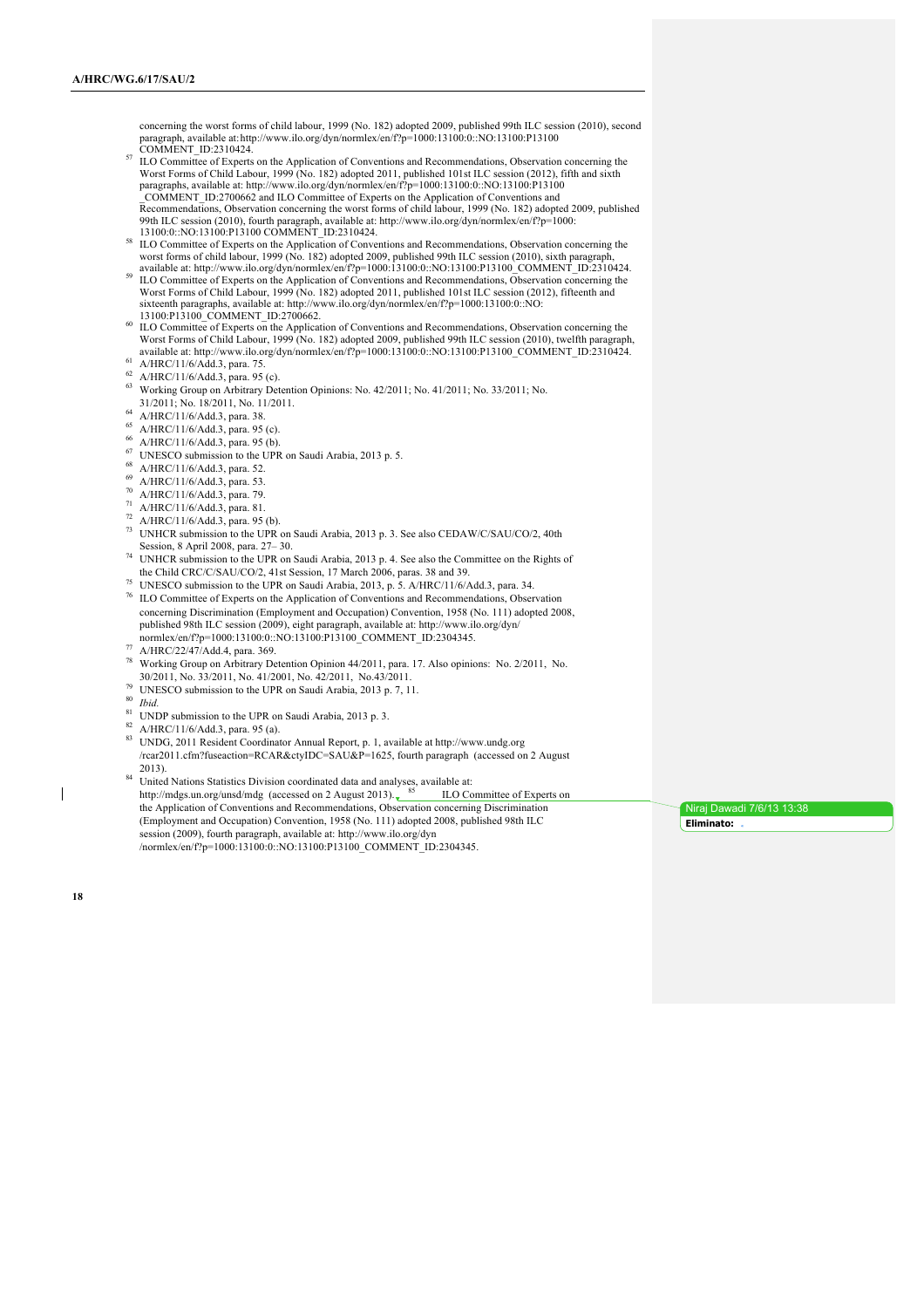- <sup>86</sup> ILO Committee of Experts on the Application of Conventions and Recommendations, Observation concerning Discrimination (Employment and Occupation) Convention, 1958 (No. 111) adopted 2008, published 98th ILC session (2009), first paragraph, available at: http://www.ilo.org/dyn/normlex /en/f?p=1000:13100:0::NO:13100:P13100\_COMMENT\_ID:2304345 and ILO Committee of Experts on the Application of Conventions and Recommendations, Observation concerning Discrimination (Employment and Occupation) Convention, 1958 (No. 111) adopted 2011, published 101st ILC session (2012), first paragraph, available at: http://www.ilo.org/dyn/normlex/en/f?p=1000:13100:0 ::NO:13100:P13100\_COMMENT\_ID:2699480.
- ILO Committee of Experts on the Application of Conventions and Recommendations, Observation concerning Discrimination (Employment and Occupation) Convention, 1958 (No. 111) adopted 2011, published 101st ILC session (2012), second paragraph, available at:
- http://www.ilo.org/dyn/normlex/en/f?p=1000:13100:0::NO:13100:P13100\_COMMENT\_ID:2699480. <sup>88</sup> ILO Committee of Experts on the Application of Conventions and Recommendations, Observation concerning Discrimination (Employment and Occupation) Convention, 1958 (No. 111) adopted 2011, published 101st ILC session (2012), second and third paragraph, available at: http://www.ilo.org/dyn/normlex

/en/f?p=1000:13100:0::NO:13100:P13100\_COMMENT\_ID:2699480. See also ILO Committee of Experts on the Application of Conventions and Recommendations, Observation concerning Discrimination (Employment and Occupation) Convention, 1958 (No. 111) adopted 2008, published 98th ILC session (2009), third paragraph, available at http://www.ilo.org/dyn/normlex /en/f?p=1000:13100:0::NO:13100:P13100\_COMMENT\_ID:2304345 and ILO Committee of Experts on the Application of Conventions and Recommendations, Observation concerning Discrimination (Employment and Occupation) Convention, 1958 (No. 111) adopted 2008, published 98th ILC session (2009), second paragraph, available at: http://www.ilo.org/dyn/normlex/en/f?p=1000 :13100:0::NO:13100:P13100\_COMMENT\_ID:2304345.

- ILO Committee of Experts on the Application of Conventions and Recommendations, Observation concerning Discrimination (Employment and Occupation) Convention, 1958 (No. 111) adopted 2011, published 101st ILC session (2012), fifth paragraph, available at: http://www.ilo.org/dyn/normlex /en/f?p=1000:13100:0::NO:13100:P13100\_COMMENT\_ID:2699480. See also ILO Committee of Experts on the Application of Conventions and Recommendations, Observation concerning Discrimination (Employment and Occupation) Convention, 1958 (No. 111) adopted 2008, published 98th ILC session (2009), sixth paragraph, available at: http://www.ilo.org /dyn/normlex/en/f?p=1000:13100:0::NO:13100:P13100\_COMMENT\_ID:2304345.
- ILO Committee of Experts on the Application of Conventions and Recommendations, Observation concerning Discrimination (Employment and Occupation) Convention, 1958 (No. 111) adopted 2008, published 98th ILC session (2009), tenth paragraph, available at: http://www.ilo.org/dyn/ normlex/en/f?p=1000:13100:0::NO:13100:P13100\_COMMENT\_ID:2304345.
- <sup>91</sup> United Nations Statistics Division coordinated data and analyses, available at: http://mdgs.un.org /unsd/mdg (accessed on 26 March 2013).
- $\frac{92}{2}$  UNDP submission to the UPR on Saudi Arabia, 2013 p.2.
- <sup>93</sup> The 2011 Resident Coordinator Annual Report para 4, available at: http://www.undg.org/ rcar2011.cfm?fuseaction=RCAR&ctyIDC=SAU&P=1625 (accessed on 17.6.2013).
- <sup>94</sup> United Nations Statistics Division coordinated data and analyses, available at: http://mdgs.un.org/unsd/mdg (accessed on 26 March 2013).
- <sup>95</sup> United Nations Statistics Division coordinated data and analyses, available at: http://mdgs.un.org/unsd/mdg (accessed on 26 March 2013).
- <sup>96</sup> Kingdom of Saudi Arabia, Millennium Development Goals, 1431H 2010G, available at
- http://www.undg.org/docs/11553/Saudi-Arabia---MDG-Report---2010.pdf. <sup>97</sup> United Nations Statistics Division coordinated data and analyses, available at:
- http://mdgs.un.org/unsd/mdg (accessed on 26 March 2013).
- <sup>98</sup> UNDAF, Kingdom of Saudi Arabia 2012-2016, Riyadh, July 2012, p. 17 §1, available at http://www.undg.org/docs/12689/Saudia-Arabia---CCSF.pdf.
- <sup>99</sup> Kingdom of Saudi Arabia, Millennium Development Goals, 1431H 2010G, available at
- http://www.undg.org/docs/11553/Saudi-Arabia---MDG-Report---2010.pdf, p 52, para 1. <sup>100</sup> E/ESCWA/SDD/2011/2, available at http://www.escwa.un.org/information/publications/edit/upload/ E\_ESCWA\_SDD\_11\_2\_e.pdf, p. 26.